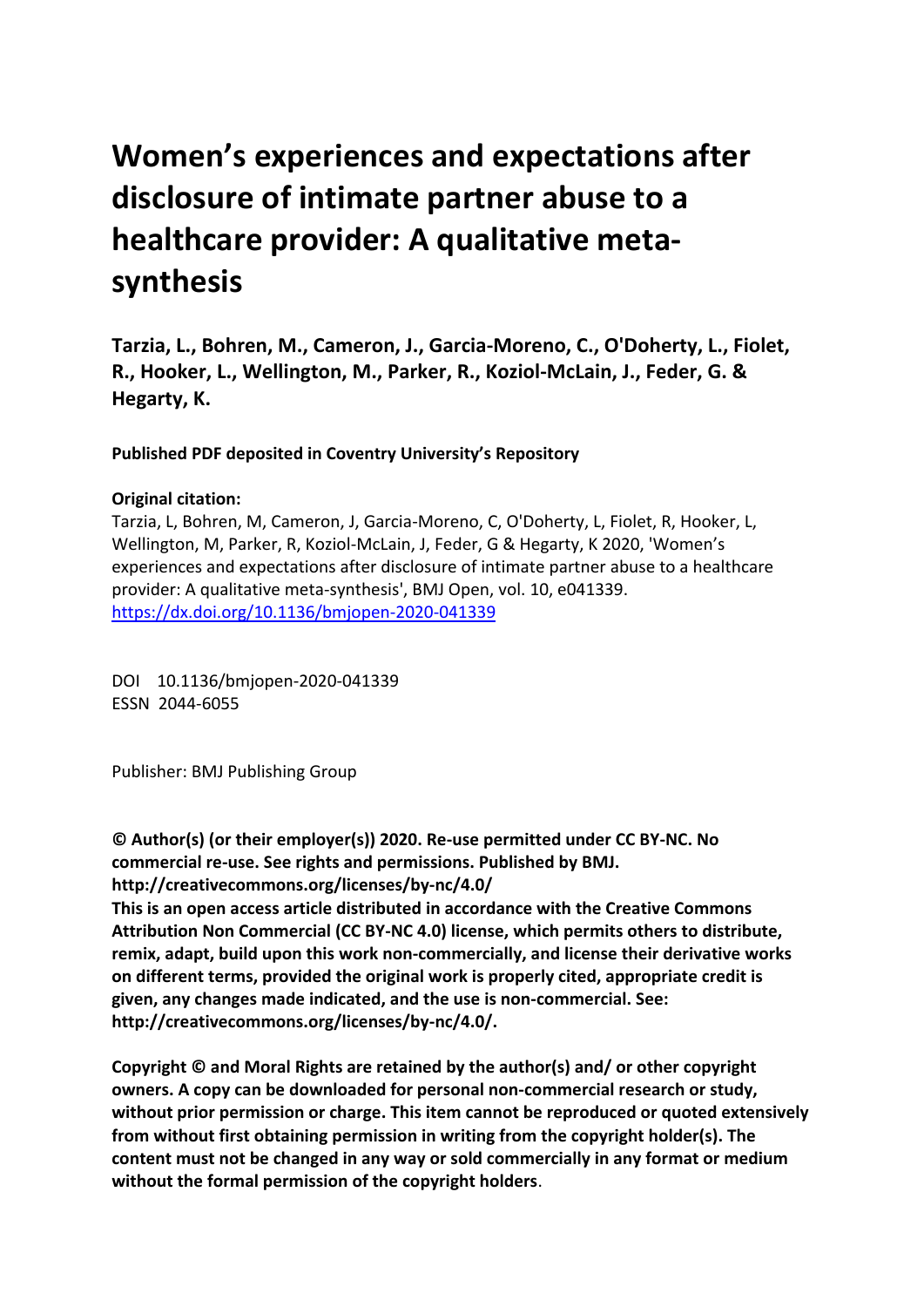**To cite:** Tarzia L, Bohren MA, Cameron J, *et al*. Women's experiences and expectations after disclosure of intimate partner abuse to a healthcare provider: A qualitative meta-synthesis. *BMJ Open*  2020;10:e041339. doi:10.1136/ bmjopen-2020-041339 ► Prepublication history and additional material for this paper are available online. To view these fles, please visit the journal online (http://dx.doi. org/10.1136/bmjopen-2020-

041339).

Received 06 June 2020 Revised 16 October 2020 Accepted 18 November 2020

# **BMJ Open Women's experiences and expectations after disclosure of intimate partner abuse to a healthcare provider: A qualitative meta-synthesis**

Laura Tarzia  $\bigcirc$ , <sup>1,2</sup> Meghan A Bohren,<sup>3</sup> Jacqui Cameron,<sup>1</sup> Claudia Garcia-Moreno,<sup>4</sup> Lorna O'Doherty,<sup>1,5</sup> Renee Fiolet,<sup>1</sup> Leesa Hooker <sup>1</sup>,<sup>6</sup> Molly Wellington,<sup>1</sup> Rhian Parker,<sup>1</sup> Jane Koziol-McLain,<sup>7</sup> Gene Feder,<sup>8</sup> Kelsey Hegarty<sup>1,2</sup>

#### ABSTRACT

**Objective** To identify and synthesise the experiences and expectations of women victim/survivors of intimate partner abuse (IPA) following disclosure to a healthcare provider (HCP).

 using Grading of Recommendations, Assessment, Methods The databases MEDLINE, Embase, CINAHL, PsychINFO, SocINDEX, ASSIA and the Cochrane Library were searched in February 2020. Included studies needed to focus on women's experiences with and expectations of HCPs after disclosure of IPA. We considered primary studies using qualitative methods for both data collection and analysis published since 2004. Studies conducted in any country, in any type of healthcare setting, were included. The quality of individual studies was assessed using an adaptation of the Critical Appraisal Skills Programme checklist for qualitative studies. The confidence in the overall evidence base was determined Development and Evaluations (GRADE)-Confdence in the Evidence from Reviews of Qualitative Research methods. Thematic synthesis was used for analysis.

Results Thirty-one papers describing 30 studies were included in the final review. These were conducted in a range of health settings, predominantly in the USA and other high-income countries. All studies were in English. Four main themes were developed through the analysis, describing women's experiences and expectations of HCPs: (1) connection through kindness and care; (2) see the evil, hear the evil, speak the evil; (3) do more than just listen; and (4) plant the right seed. If these key expectations were absent from care, it resulted in a range of negative emotional impacts for women.

 low-income and-middle income settings remains to be **Conclusions** Our findings strongly align with the principles of woman-centred care, indicating that women value emotional connection, practical support through action and advocacy and an approach that recognises their autonomy and is tailored to their individual needs. Drawing on the evidence, we have developed a best practice model to guide practitioners in how to deliver woman-centred care. This review has critical implications for practice, highlighting the simplicity of what HCPs can do to support women experiencing IPA, although its applicability to explored.

#### Strengths and limitations of this study

- ► This review synthesises and reinterprets rich qualitative data from a range of health settings.
- ► It used a comprehensive search strategy and robust methods for quality appraisal, analysis and interpretation.
- ▶ A multidisciplinary group of reviewers were involved in the meta-analysis.
- ► A limitation is that few studies were found from lowincome or-middle income countries or representing the voices of marginalised communities.
- ► The use of quality appraisal tools in the context of qualitative research is disputed.

#### **INTRODUCTION**

Intimate partner abuse (IPA) is a violation of human rights that damages health and demands a response from clinicians globally.<sup>1 2</sup> Characterised as any behaviour by an intimate partner that causes physical, psychological or sexual harm,<sup>[1](#page-22-0)</sup> it is associated with a range of serious physical and mental health conditions<sup>[1](#page-22-0)</sup> that can last for many years after the relationship has ended. These include chronic pain, gynaecological problems, sexually transmitted infections and unwanted pregnancies, anxiety, depression, post-traumatic stress disorder and suicidal ideation.<sup>13</sup> Although anyone in a relationship can experience IPA, it is a gendered phenomenon with more harmful and systematic abuse predominantly perpetrated by men against their female partners.<sup>[4](#page-22-1)</sup> IPA has been identified as one of the major causes of morbidity and mortality for women of childbearing  $age<sup>5</sup>$  $age<sup>5</sup>$  $age<sup>5</sup>$  with associated costs to healthcare systems worldwide. $6-9$ 

Healthcare providers (HCPs) play an important role in identifying, responding and supporting women experiencing IPA.<sup>2</sup>

**BMI** 

end of article.

BMJ.

Correspondence to Dr Laura Tarzia;

© Author(s) (or their employer(s)) 2020. Re-use permitted under CC BY-NC. No commercial re-use. See rights and permissions. Published by

For numbered affliations see

Check for updates

laura.tarzia@unimelb.edu.au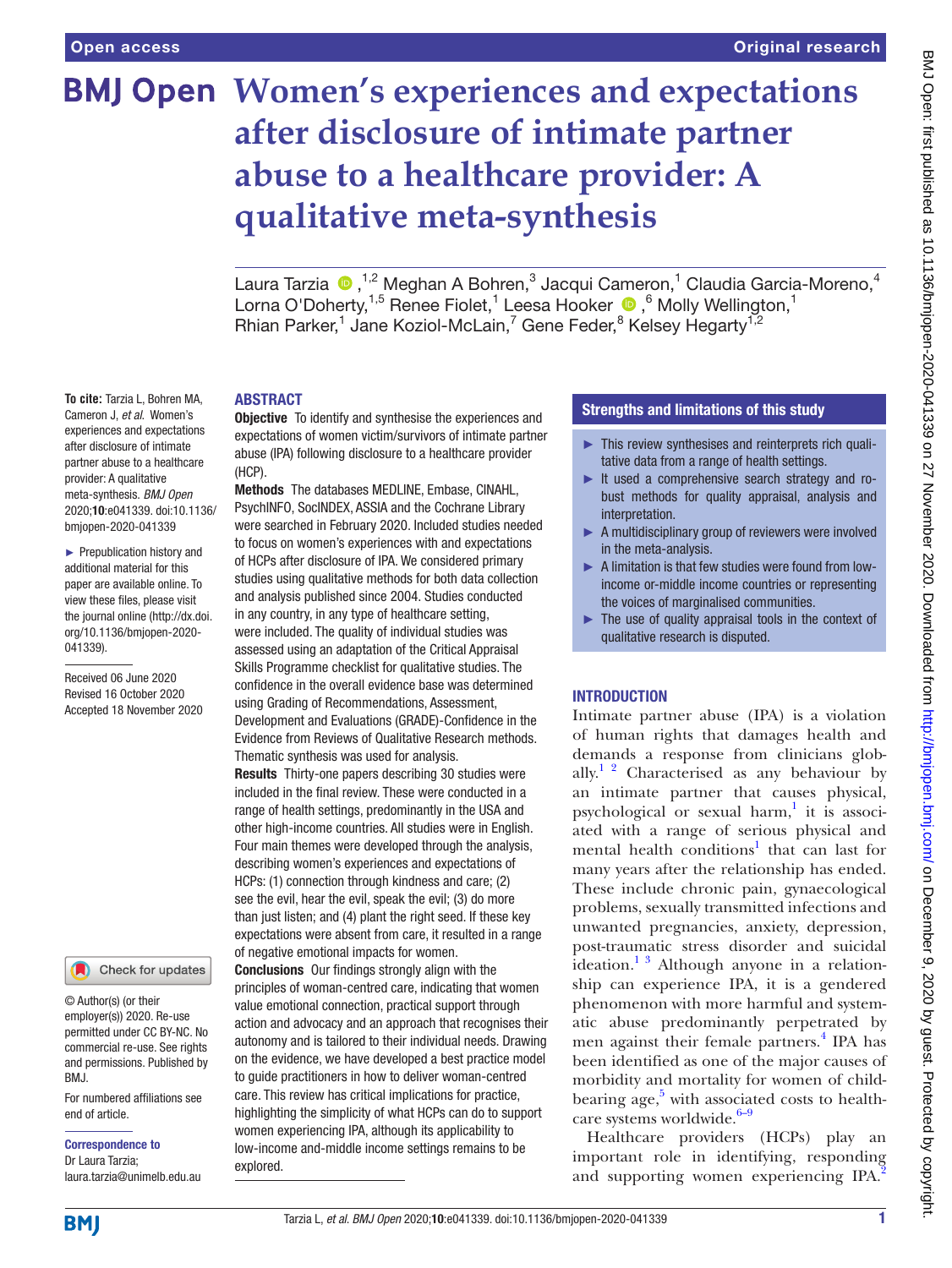Women experiencing IPA tend to seek healthcare more frequently than women who have not experienced abuse,<sup>10 11</sup> providing opportunities for providers to inquire about and address abuse. For example, HCPs—particularly in community or general practice settings—may see women seeking treatment for associated conditions for themselves or their children such as infant sleep and settling issues and poor mental health.<sup>10</sup> Similarly, HCPs working in emergency departments may be the first to treat injuries resulting from IPA.<sup>12</sup> Although studies have acknowledged a range of barriers to disclosure, $13-17$  there is growing evidence that women are willing to discuss experiences of IPA with a  $HCP<sup>218</sup>$ and that HCPs can be successfully trained to intervene and respond effectively.<sup>[19 20](#page-22-8)</sup> Yet, training and education of HCPs vary greatly, $19^{21}$  as does individual practitioner knowledge, understanding and readiness to respond.<sup>22 23</sup>

In 2006, a qualitative metasynthesis of 29 studies in high-income countries by Feder and colleagues $^{24}$  looked at women's experiences and expectations of HCPs when experiencing IPA, finding that women wanted HCPs to respond non-judgementally, be compassionate and sensitive. Women's readiness to change their situation was found to have an impact on their perceptions of care, highlighting the need for tailored responses. $^{24}$  $^{24}$  $^{24}$  Feder and colleagues also concluded that HCPs need to validate women's experiences, provide them with confidence and respect the decisions they make.<sup>[24](#page-22-10)</sup> Feder's review has made a critically important contribution towards understanding what women want from HCPs. However, since 2006, there has been a great deal more research conducted in the area of violence against women, including in lowincome and-middle income countries such as Jordan, $^{25}$  $^{25}$  $^{25}$ Nigeria, $^{26}$  $^{26}$  $^{26}$  Peru<sup>27</sup> and India.<sup>28</sup> The problem of IPA has received increasing global attention, as has the potential role of HCPs in addressing it.<sup>2</sup> It is an opportune time to re-examine HCP responses to see what (if anything) has changed and where further improvements still need to be made.

A further consideration is the recent development and implementation of various clinical guidelines to support HCPs in identifying and responding to IPA. In 2013, for instance, the WHO released evidence-based guidelines and, in 2014, a handbook with best practice recommendations for HCPs.<sup>3 29</sup> These tools—based on extensive consultation with victim/survivors and other experts—recommend that after identifying abuse, HCPs should listen to women non-judgementally, inquire about their needs, validate their experiences of abuse, enhance safety, and provide Support and follow-up care (LIVES; see [box 1\)](#page-2-0).<sup>29</sup> These strategies are underpinned by the principles of woman-centred care, $30$  which place the individual woman and her needs at the centre of the patient encounter.<sup>31</sup>

LIVES provides suggestions for specific actions that HCPs can take to support women after identification or disclosure of IPA. What is less evident, however, is how HCPs can provide support in a woman-centred way, and

### Box 1 Current recommendations for first-line response (LIVES)

- <span id="page-2-0"></span> $\blacktriangleright$  Listen to the woman closely, with empathy, without judging.
- Inquire about and respond to her various needs and concerns.
- ► Validate experiences—show her that you understand and believe her. Assure her that she is not to blame.
- Enhance safety-discuss a plan to protect herself and children from harm.
- ► Support and follow-up—help her connect to information, services and social support.

the effect on women's health and well-being if they do not provide care that matches women's expectations. To fill this gap in the evidence, we have conducted a metasynthesis of qualitative studies focusing on women's experiences after disclosure of IPA and how they would like HCPs to respond. Our review aims are twofold: (1) to explore women's experiences and expectations after disclosing IPA to a HCP and (2) to determine the impacts on women if care does not meet their expectations.

#### **METHODS**

Our metasynthesis methods were based on Cochrane guidance. $32$  The research question guiding our search was: "What are women's experiences and expectations after disclosing IPA to a HCP?" The protocol for this review was registered with PROSPERO (CRD42018091523).

#### Search strategy

Seven databases were searched in February 2020: MEDLINE, Embase, CINAHL, PsychINFO, SocINDEX, ASSIA and the Cochrane Library. Initially, our MEDLINE/Ovid search was designed using subject headings, text words and keywords for women, IPA and qualitative research. This search strategy was then appropriately amended to suit other databases. Grey literature searching took place on both GreyLit and OpenGrey databases. See [online supplemental appendix 1](https://dx.doi.org/10.1136/bmjopen-2020-041339) for the Ovid search strategy.

#### Inclusion criteria

We included primary studies that used qualitative study designs (eg, ethnography or phenomenology) and used qualitative methods for data collection (eg, focus group discussions, individual interviews or observations) and for data analysis (eg, thematic analysis, grounded theory or framework analysis). These were studies that focused on women's experiences with HCPs after disclosure of IPA, conducted in any country and in any type of clinical or healthcare setting (eg, general practice, emergency department or community health). We considered studies published in in any language since 2004 (picking up where Feder and colleagues $^{24}$  finished). Studies were excluded if they (1) collected data using qualitative methods but did not use a qualitative method of analysis; (2) were not primary studies (eg, reviews or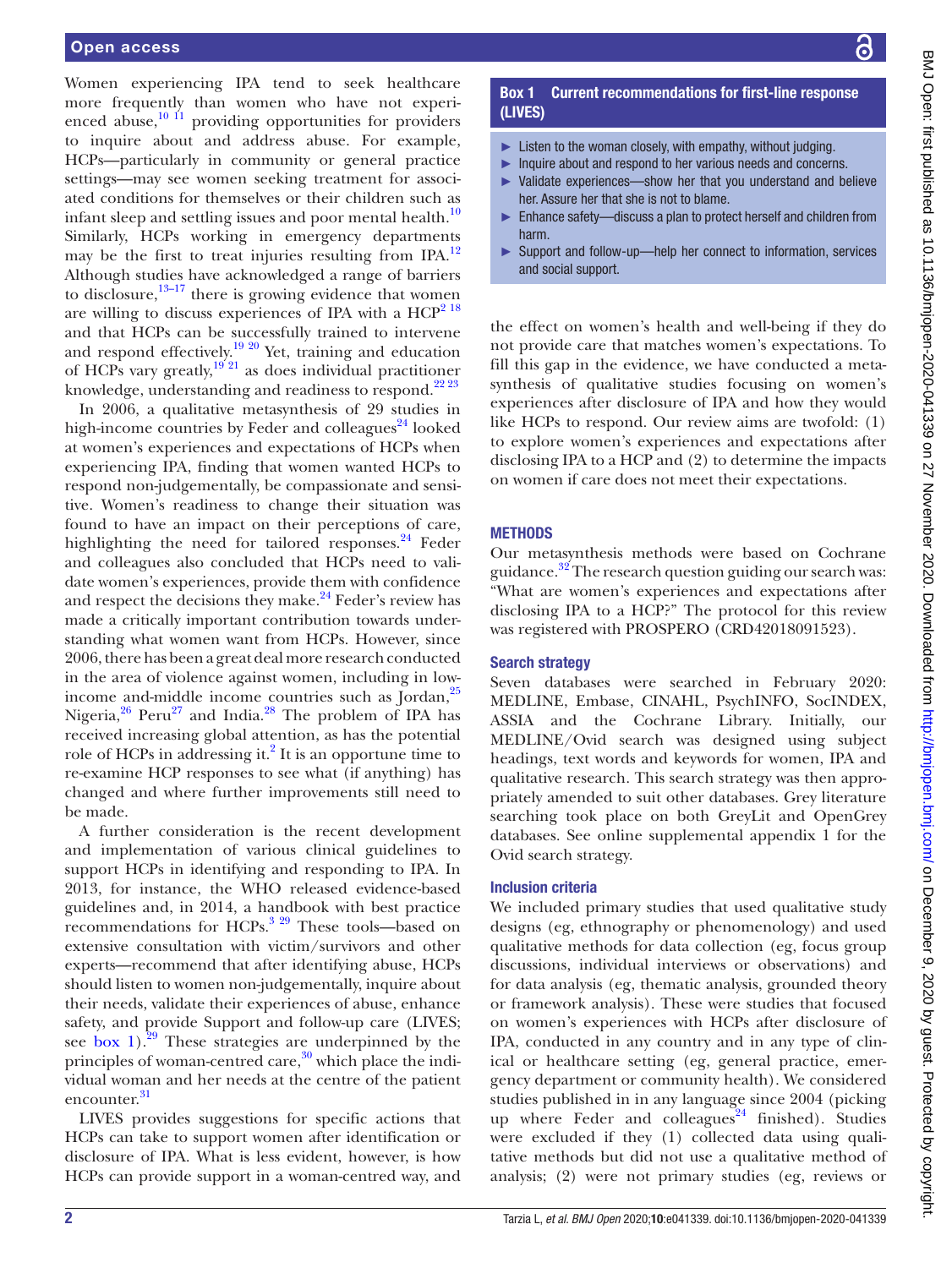commentaries); (3) focused on women's experiences of identification/screening or predisclosure in healthcare settings; (4) included participants who were not women experiencing IPA or (5) included women experiencing IPA who were unable to be distinguished from other participants in analysis.

#### Selection of studies

Two reviewers (LT and MB) used the software program Covidence<sup>[33](#page-22-20)</sup> to independently screen titles and abstracts. Disagreements over inclusion of studies were resolved through discussion with a third reviewer (KH). Following this, Covidence was used by the same two reviewers to screen the full-text articles for inclusion.

Data extraction involved one of five reviewers (LT, MB, LOD, RP or MW) extracting data from the original articles into a form developed for this synthesis. A second reviewer checked the data extraction forms for accuracy and relevance against the original articles and the aim of the research question. The data extraction form included information about the study setting, sample characteristics, objectives, guiding framework, study design, data collection/analysis methods, and qualitative themes, findings and supporting quotations.

 pretations as a single body of text to be coded line-by-line. All data were imported into NVivo V.12, $34$  a qualitative data analysis software program. The first author (LT) undertook a process of thematic synthesis, following the methodology proposed by Thomas and Harden.<sup>35</sup> Their approach treats both participant quotes and author inter-This sets it apart from other approaches to qualitative metasynthesis (such as the modified metaethnographical method used by Feder and colleagues in their original review<sup>24</sup>), where a distinction is made between first-order, second-order and third-order constructs.

The first step in the analysis was to read and reread the extracted data from the included studies, selecting portions of relevant text and coding them. From the coded text, descriptive themes were developed that outlined the concepts being discussed within the dataset. Finally, the descriptive codes were combined into analytical codes reflecting the ideas that were being formed through engagement with the dataset. The first author met several times with other members of the research team (KH, CG-M, JC and MB) to discuss the development of themes.

#### Assessing methodological limitations and confdence in review findings

Assessment of methodological limitations of the included articles was undertaken by two independent reviewers (combinations of LT, LOD, RP, RF and MW) using an adaptation of the Critical Appraisal Skills Programme (CASP) Qualitative Checklist.<sup>[36](#page-22-23)</sup> This checklist includes the following domains: aims, methodology, design, recruitment, data collection, data analysis, reflexivity and ethical considerations. For each study, reviewers decided whether or not each domain was addressed adequately,

recording an answer of 'yes', 'no', 'partial' or 'unclear' in a spreadsheet. Reviewers then commented on any other methodological concerns in a free-text response. As the CASP is primarily a learning tool, it does not have a scoring system per se. Consequently, we used the Confidence in the Evidence from Reviews of Qualitative Research (CERQUAL) ratings of 'no or minor concerns', 'minor concerns', 'moderate concerns' or 'serious concerns' to categorise our appraisals of overall methodological quality. Authors JC and LT made an assessment of each study's overall quality based on the CASP domain ratings and the free-text responses provided by each independent reviewer. Disagreements over methodological ratings were resolved through discussion with a third member of the review team to reach a final judgement.

Confidence in the review findings was assessed using the CERQual approach<sup>37</sup> by two reviewers (JC and LT). This approach assesses the findings of the review against four key areas. The first area considers methodological limitations $38$  (which in this case were assessed using the CASP checklist $36$  as outlined earlier); the second considers the coherence of the data<sup>39</sup>; the third considers data 'adequacy', which refers to the richness of the data within each theme.<sup>40</sup> The final area addresses the relevance of the data contributing to each theme. $^{41}$  The overall level of confidence for each theme finding was rated as either high, moderate, low or very low. This assessment provides a CERQual evidence profile that summarises the overall confidence and rationale for each finding.

#### **Review author reflexivity**

The review authors' views regarding the context and dynamics of IPA, the role of the healthcare system and other demographic factors may have affected the manner in which the data have been interpreted. The authors are a multidisciplinary team of social scientists working in healthcare and violence research, and medical and public health professionals. At the outset of this review, all authors believed that the healthcare system has an important part to play in identifying and responding to women experiencing IPA. Although specialist services are also critical, the healthcare system is often the first point of disclosure or support for many women,<sup>2</sup> particularly if they are not ready to name the abuse. The authors were also informed by a feminist and ecological view of IPA as a phenomenon that is 'wicked', with many drivers at the societal, community and relationship levels. $42\frac{43}{12}$ 

#### Patient and public involvement

Patients and community members were not involved in the review process; however, as this is a meta-synthesis of qualitative studies, patients and the public (in this case, women with lived experience of IPA) were involved as participants in each of the studies included in the review.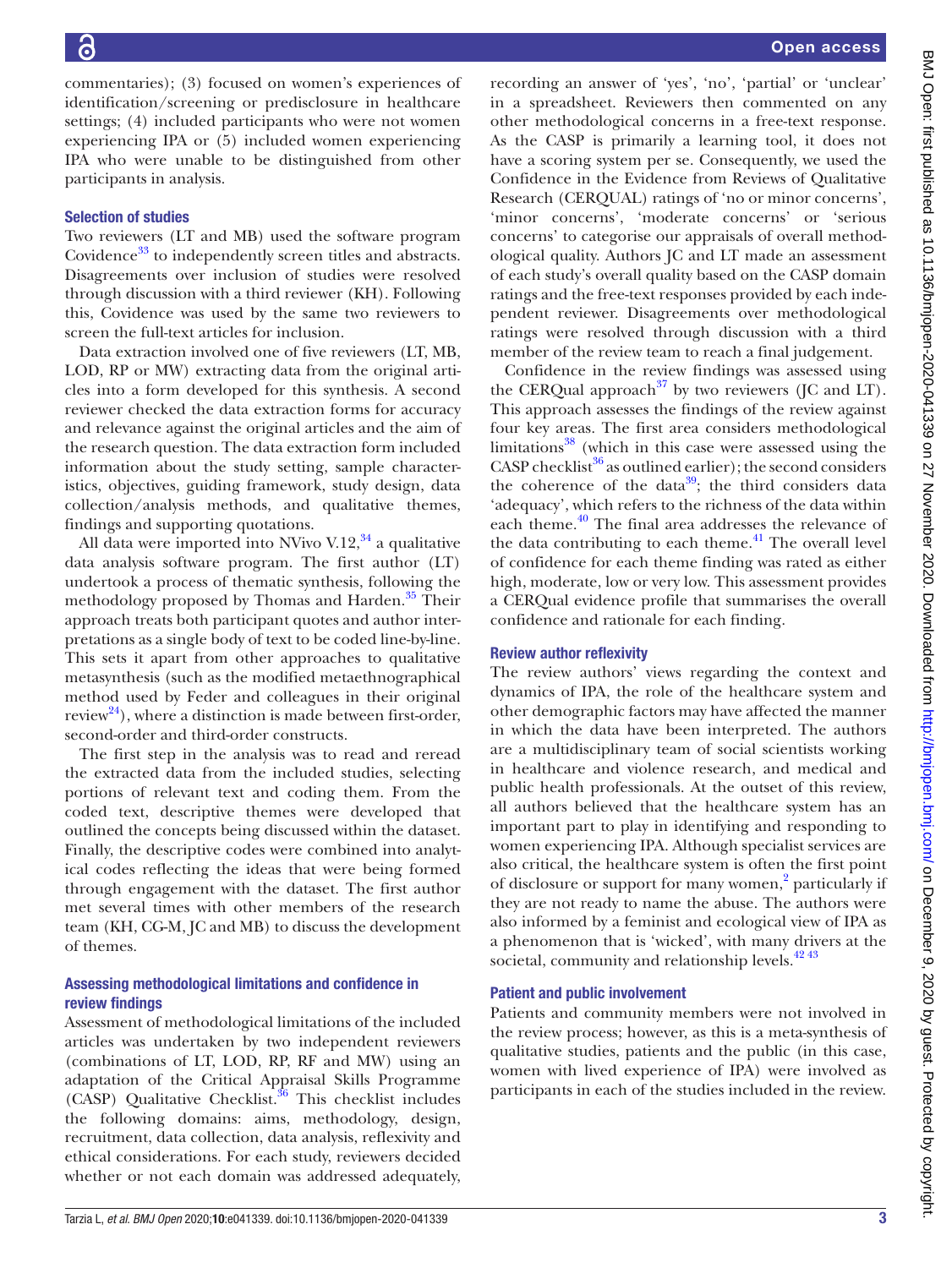

<span id="page-4-0"></span>Figure 1 Flow of studies.

#### **RESULTS**

We identified 30 studies in 31 articles published between 2004 and January 2020. [Figure 1](#page-4-0) depicts the flow of studies. Included studies were conducted in 11 countries (see [table 1](#page-5-0)). Ten were conducted in the  $USA^{44-53}$ ; 4 were conducted in the UK $^{54-57}$ ; and 3 were conducted in Canada<sup>58–60</sup> and Australia,  $61-63$  respectively. Two studies were conducted in Sweden, $61-63$  and one study was conducted in Mexico by Swedish researchers.<sup>[64](#page-23-3)</sup> The remaining studies were conducted in Japan, Scotland, Israel, Jordan, Germany and Bangladesh (one study per country)[.25 65–70](#page-22-11) All studies were written in English.

Women were recruited from a variety of settings including emergency departments, clinics, hospitals, family practices, women's refuges and specialist IPA services. Where specified, the types of HCPs that women referred to included doctors, midwives, nurses and social workers.

The methods used for data collection mostly involved interviews (26 studies), with four of the studies using focus groups.

#### Quality of studies

Thirty of the included articles were published in peerreviewed journals (one publication was a full doctoral dissertation $^{69}$ ). Across all studies, there was a statement of aims and design to either partially or adequately address the objective. All studies included a brief description of the participants, sampling and recruitment strategy,

data collection and data analysis. There was transparent reporting of ethical issues. Several studies were unclear or provided only partial information concerning the data analyses.<sup>48 50 52 56 60 61 68 70</sup> Eight studies reported incomplete or ambiguous findings not supported by evidence.<sup>46 48 59 61 65 66 68 69</sup> Overall, drawing on CASP and CERQual criteria for methodological quality, we assessed 1 study as having serious concerns,<sup>68</sup> 10 studies as having moderate concerns<sup>47–50 52 61 66 69 70</sup> and the remaining 20 studies (which comprised the bulk of the studies) with no/very minor<sup>51 53–55 63 71</sup> or minor [25 44–46 51 56–58 60 62 64 65 67 72 73](#page-22-11) concerns. Missing data may be attributed to word limits set by journals. [Table 2](#page-7-0) outlines the results of the CASP quality appraisal process and the corresponding rating used in the CERQual assessment.

#### **Confidence in review findings**

Using the CERQual approach, we assessed two review findings as high confidence and two review findings as moderate confidence (see [table 3](#page-10-0) for a summary of review findings and explanation for each CERQual assessment).

#### Key themes

Four analytical themes were developed that describe women's experiences and expectations after disclosure of IPA to an HCP: (1) connection through kindness and care; (2) see the evil, hear the evil, speak the evil; (3) do more than just listen; and (4) plant the right seed. Each of these themes is described in detail as follows, with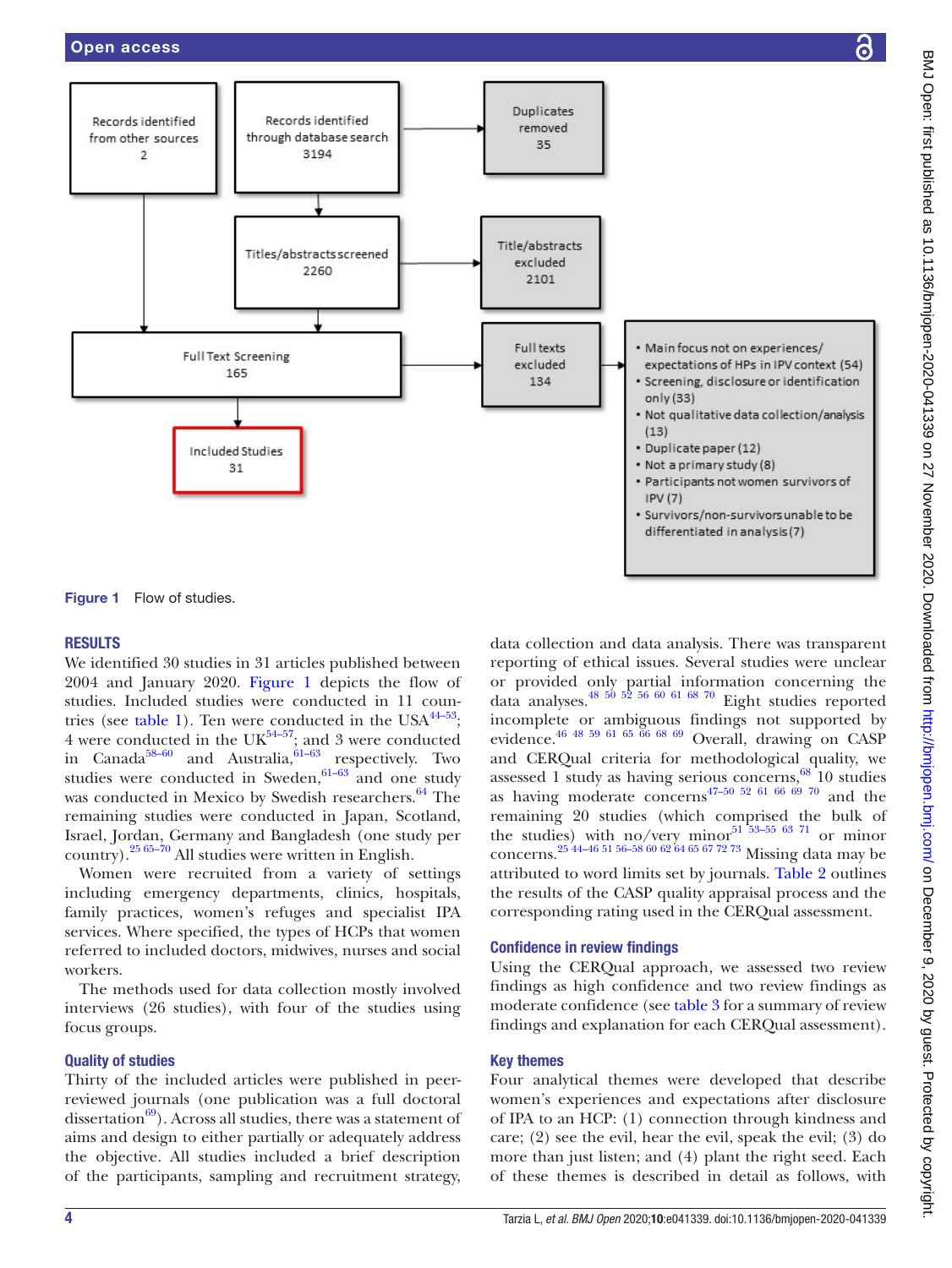<span id="page-5-0"></span>

| Table 1           | Sample characteristics                  |                                   |                                                                                                                                                                                    |                                                              |                               |
|-------------------|-----------------------------------------|-----------------------------------|------------------------------------------------------------------------------------------------------------------------------------------------------------------------------------|--------------------------------------------------------------|-------------------------------|
| Number            | <b>Authors</b>                          | Year (country)                    | Objective                                                                                                                                                                          | method (analysis)<br>Qualitative                             | Sample (age<br>range)         |
|                   | Ahmad et a/ <sup>58</sup>               | 2009 (Canada)                     | of IPA and the meaning of help-seeking and reasons for/against help-seeking<br>e the views of Southeast Asian immigrant women with experiences<br>To explor                        | (thematic analysis)<br>Focus groups                          | $n=22(29-68)$                 |
| $\mathbf{\Omega}$ | Bacchus et al <sup>44</sup>             | (USA)<br>2016                     | To explore women's views and experiences of being screened for IPA during<br>home visits in rural and urban contexts in the USA<br>perinatal                                       | (thematic analysis)<br>Interviews                            | n=26 (16-35)                  |
| က                 | Bradbury-Jones et<br>a/ <sup>65</sup>   | 2011 (Scotland)                   | To explore the healthcare experiences of women living with IPA, specifically<br>in relation to the primary care setting                                                            | (thematic analysis)<br>Interviews                            | (age not specified)<br>$n=17$ |
| 4                 | Buchbinder and<br>Barakat <sup>66</sup> | (Israel)<br>2014                  | To understand the relationships between Arab-Israeli abused women with<br>social workers in community health clinics                                                               | Interviews (content<br>analysis)                             | $n=12(27-56)$                 |
| 5                 | Chang et a/ <sup>45</sup>               | (USA)<br>2005                     | To describe what women want from IPA healthcare interventions and to<br>understand why they found certain interventions useful or not useful                                       | (grounded theory)<br>Interviews                              | $n=21(22-62)$                 |
| ဖ                 | Damra et al <sup>25</sup>               | 2015 (Jordan)                     | To explore the experiences of pregnant women disclosing IPA and seeking<br>help from public hospitals in Jordan                                                                    | (thematic analysis)<br>Interviews                            | n=25 (20-42)                  |
| $\overline{ }$    | Dienemann et al <sup>46</sup>           | (USA)<br>2005                     | To increase understanding of abused women's preferences concerning HCP<br>when they disclose IPA<br>response                                                                       | (thematic analysis)<br>Focus groups                          | $n=26(21-65+)$                |
| $\infty$          | Evans and Feder <sup>54</sup>           | 2014<br>$\widetilde{\mathcal{L}}$ | To explore pathways to support for IPA victim/survivors and their experiences<br>of barriers and facilitators to disclosure and help-seeking                                       | (thematic analysis)<br>Interviews                            | $n = 31(20 - 65)$             |
| ၜ                 | Jack et a/ <sup>59</sup>                | 2012 (Canada)                     | To develop an IPA intervention to embed within a nurse family partnership                                                                                                          | Interviews (content<br>analysis)                             | n=20 (mean age<br>21)         |
| $\overline{C}$    | Keeling and Fisher <sup>55</sup>        | 2015<br><b>SCIP</b>               | deeper understanding of women's experiences of disclosure of IPA<br>To gain a<br>to HCPs                                                                                           | (thematic analysis)<br>Interviews                            | $n=15(21-54)$                 |
| Ξ                 | Kelly <sup>47</sup>                     | (USA)<br>2004                     | expectations of HCPs and healthcare systems when experiencing IPA<br>To describe experiences Latina women receiving healthcare, and                                                | phenomenological<br>(interpretive<br>Interviews<br>analysis) | $n=17(19-53)$                 |
| $\frac{1}{2}$     | Larsen et al <sup>67</sup>              | 2014 (Germany)                    | To listen to the voices of female victim/survivors exposed to IPA in Germany                                                                                                       | phenomenology)<br>(transcendental<br>Interviews              | (Age range 20-49)<br>$n=6$    |
| 13                | Lundell et a/ <sup>64</sup>             | 2017 (Mexico)                     | To describe how women in Mexico who have suffered from IPA experience<br>their encounters with HCP                                                                                 | (thematic analysis)<br>Interviews                            | n=7 (age not<br>specified)    |
| $\overline{4}$    | $Lutz^{48}$                             | (USA)<br>2006                     | seeking care and disclosing abuse and their preferences for HCP responses<br>To explore how IPA during pregnancy influences women's decisions about                                | (grounded theory)<br>Interviews                              | $n=12(18-43)$                 |
| $\frac{5}{1}$     | Malpass et a/ <sup>56</sup>             | 2014<br><b>SCI</b>                | settings and subsequent referral by their GP or practice nurse to a domestic<br>To understand women's experiences of disclosure of IPA in general practice<br>advocate<br>violence | (thematic analysis)<br>Interviews                            | $n=12(27-81)$                 |
| $\frac{6}{1}$     | Narula et al <sup>60</sup>              | 2012 (Canada)                     | To understand how women affected by IPA felt their family physicians cared<br>and to identify where gaps in care exist<br>for them                                                 | Interviews (content $n=10$ (40-73)<br>analysis)              |                               |
|                   |                                         |                                   |                                                                                                                                                                                    |                                                              | Continued                     |

Open access

<u>င်</u>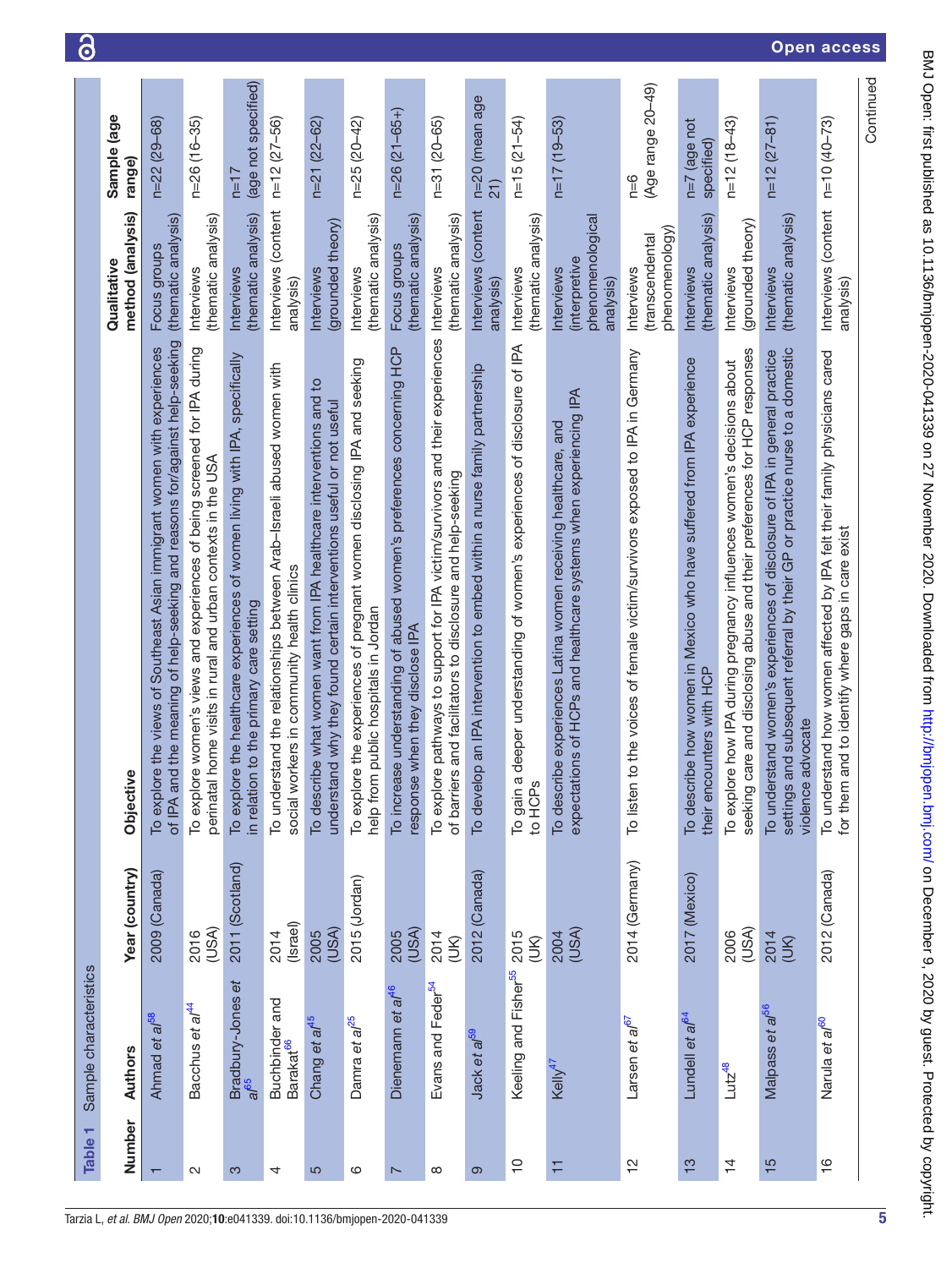| Table 1         | Continued                                                                        |                   |                                                                                                                                                                                                 |                                                      |                              |
|-----------------|----------------------------------------------------------------------------------|-------------------|-------------------------------------------------------------------------------------------------------------------------------------------------------------------------------------------------|------------------------------------------------------|------------------------------|
| Number          | Authors                                                                          | Year (country)    | <u>s</u><br>Objecti                                                                                                                                                                             | method (analysis)<br>Qualitative                     | Sample (age<br>range)        |
| $\overline{1}$  | Naved et al <sup>68</sup>                                                        | 2009 (Bangladesh) | paramedics as the first-level mental health counsellors of abused women in<br>To understand how women affected by IPA found an initiative to use<br>rural Bangladesh                            | (thematic analysis)<br>Interviews                    | n=30 (not stated)            |
| $\frac{8}{10}$  | Nemoto et al <sup>70</sup>                                                       | (Japan)<br>2006   | To explore Japanese women's experiences of healthcare after disclosing IPA                                                                                                                      | (content analysis)<br>Interviews and<br>focus groups | $n=6(20-60)$                 |
| $\overline{19}$ | Nemoto <sup>69</sup>                                                             | (Japan)<br>2006   | ore Japanese women's experiences of healthcare after disclosing IPA<br>To expl                                                                                                                  | Interviews (content<br>analysis)                     | $n=6(20-60)$                 |
| $\overline{20}$ | Nicolaidis et al <sup>4</sup>                                                    | 2008<br>(USA)     | health and physical symptoms and to elicit their recommendations for<br>To explore what IPA victim/survivors believe about the relationship between<br>addressing depression<br>mental          | (thematic analysis)<br>Focus groups                  | n=23 (age not<br>specified)  |
| $\overline{2}$  | Olive <sup>57</sup>                                                              | 2017<br>(X)       | To explore women's emotional responses following attendance to emergency<br>department after an incident of IPA                                                                                 | (thematic analysis)<br>Interviews                    | n=6 (age not<br>specified)   |
| 22              | Örmon et al <sup>71</sup>                                                        | 2014 (Sweden)     | a<br>To elucidate how women subjected IPA experience care provided at<br>psychiatric clinic after the disclosure of abuse<br>general                                                            | Interviews (content<br>analysis)                     | $n=9(20-55)$                 |
| 23              | Pratt-Eriksson et<br>$a^{72}$                                                    | 2014 (Sweden)     | a deeper understanding of women's lived experience of IPA and their<br>encounters with HCP, social workers and police following IPA<br>To gain                                                  | (thematic analysis)<br>Interviews                    | $23 - 56$<br>$n=12$          |
| $\overline{2}$  | Ragavan et al <sup>50</sup>                                                      | (USA)<br>2017     | To explore the opinions of women and adolescents residing at a transitional<br>housing programme for adult female IPA victim/survivors and their children                                       | (thematic analysis)<br>Focus groups                  | $n=25(26-45+)$               |
| 25              | Humphreys <sup>51</sup><br>Reeves and                                            | (USA)<br>2018     | To develop knowledge on women victim/survivors' HCP experiences                                                                                                                                 | (thematic analysis)<br>Interviews                    | $n=14(22-63)$                |
| 26              | Reisenhofer and<br>Seibold <sup>61</sup>                                         | 2012 (Australia)  | To explore healthcare experiences of Australian women living with IPA and<br>consider how these influence their understanding of IPA and sense of self                                          | (grounded theory)<br>Interviews                      | $n=7(35-50)$                 |
| 27              | Spangaro et al <sup>62</sup>                                                     | 2019 (Australia)  | themselves or their family, and the conditions associated with positive or nil<br>To explore Aboriginal women's perceptions of the impact of IPA enquiry on<br>positive impact                  | (grounded theory)<br>Interviews                      | $n=12(20-36)$                |
| $^{28}$         | Spangaro et al <sup>63</sup>                                                     | 2020 (Australia)  | To refine and extend a model and understand the pathways leading to<br>perceptions of positive impact of screening                                                                              | (thematic analysis)<br>Interviews                    | $n=32(17-41)$                |
| 29              | Tower et al <sup>73</sup>                                                        | 2006 (Australia)  | To explore the health and HCP of women affected by IPA in order to<br>interrogate current health service responses.                                                                             | (thematic analysis)<br>Interviews                    | (Age range 29-45)<br>$n = 9$ |
| 80              | Watt et al <sup>52</sup>                                                         | (USA)<br>2008     | healthcare settings, according to a woman's stage of readiness to disclose<br>To describe the potential for social support for IPA victim/survivors in<br>and take action to address her safety | (thematic analysis)<br>Interviews                    | $n=16(19-47)$                |
| $\overline{5}$  | Zink et al <sup>53</sup>                                                         | 2004<br>(USA)     | To better understand the experiences and needs of older victim/survivors of<br>IPA in the healthcare setting                                                                                    | (thematic analysis)<br>Interviews                    | $n = 38(55-90)$              |
|                 | GP, general practitioner; HCP, healthcare provider; IPA, intimate partner abuse. |                   |                                                                                                                                                                                                 |                                                      |                              |

 $\delta$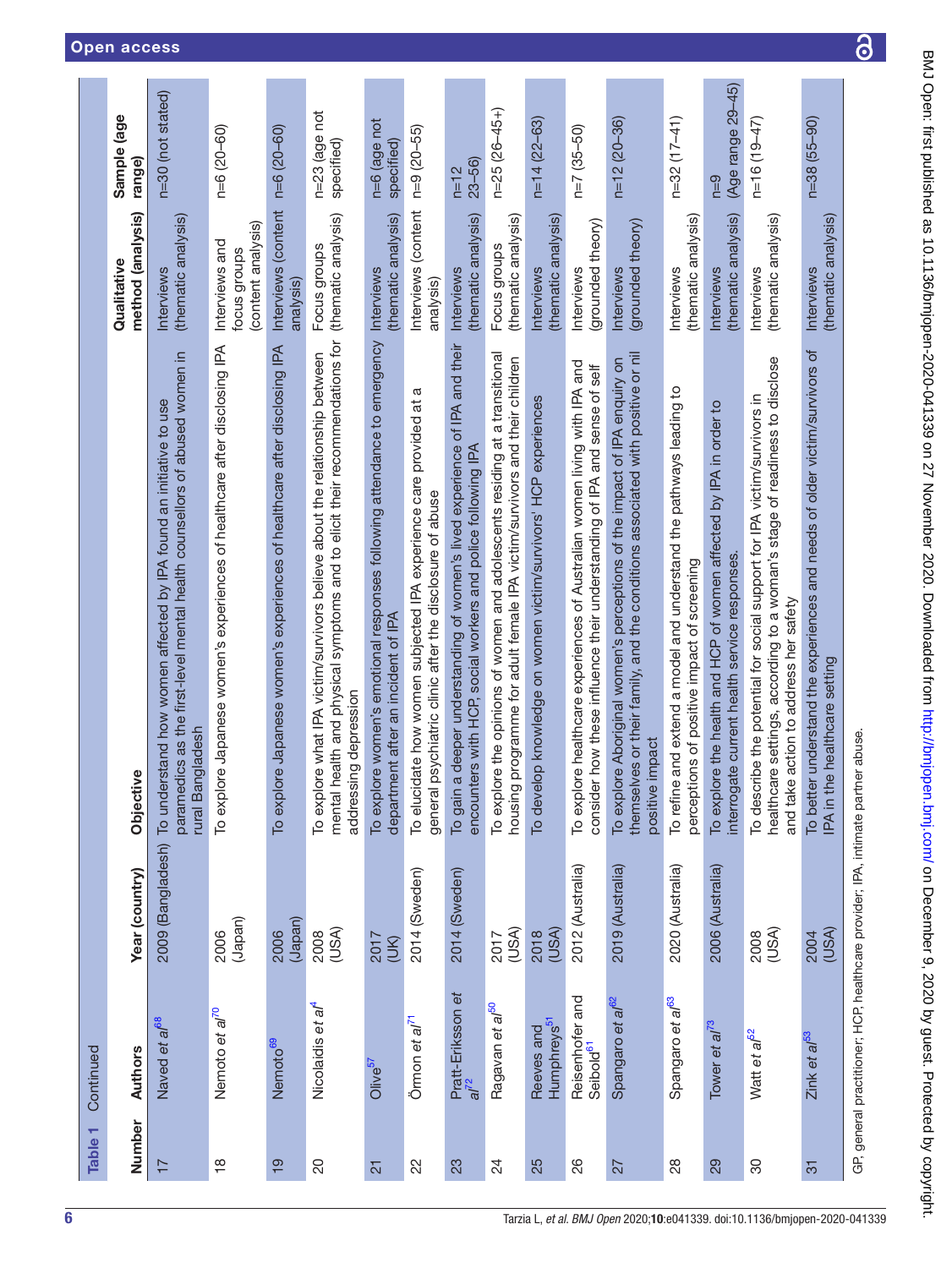<span id="page-7-0"></span>

| Table 2                                |          | Methodological assessment of contributing studies    |                                    |                                         |                                                                                           |                                                          |                                  |                                          |                                                                                                             |                                                              |
|----------------------------------------|----------|------------------------------------------------------|------------------------------------|-----------------------------------------|-------------------------------------------------------------------------------------------|----------------------------------------------------------|----------------------------------|------------------------------------------|-------------------------------------------------------------------------------------------------------------|--------------------------------------------------------------|
| Author and<br>year                     | of aims? | Statement methodology<br>appropriate?<br>Qualitative | appropriate?<br>Research<br>design | appropriate?<br>Recruitment<br>strategy | Relationship<br>considered?<br>participants<br>adequately<br>researcher<br>between<br>and | consideration? rigorous?<br>Ethical issues<br>taken into | sufficiently<br>analysis<br>Data | supported<br>evidence?<br>Findings<br>Σq | Other limitations?                                                                                          | methodological<br>assessment of<br><b>Overall</b><br>quality |
| Evans and<br>Feder <sup>54</sup>       | Yes      | Yes                                                  | Yes                                | Yes                                     | Yes                                                                                       | Yes                                                      | Yes                              | Yes                                      | $\frac{4}{2}$                                                                                               | No or very minor<br>concerns                                 |
| Keeling and<br>Fisher <sup>55</sup>    | Yes      | Yes                                                  | Yes                                | Yes                                     | Unclear                                                                                   | Yes                                                      | Yes                              | Yes                                      | $\stackrel{\triangleleft}{\geq}$                                                                            | No or very minor<br>concerns                                 |
| Örmon et al <sup>71</sup>              | Yes      | Yes                                                  | Yes                                | Yes                                     | Unclear                                                                                   | Yes                                                      | Yes                              | Yes                                      | $\stackrel{\leq}{\geq}$                                                                                     | No or very minor<br>concerns                                 |
| Humphreys <sup>51</sup><br>Reeves and  | Yes      | Yes                                                  | Yes                                | Yes                                     | Yes                                                                                       | Yes                                                      | Yes                              | Yes                                      | $\frac{4}{2}$                                                                                               | No or very minor<br>concerns                                 |
| Spangaro et<br>a/ <sup>63</sup>        | Yes      | Yes                                                  | Yes                                | Yes                                     | Yes                                                                                       | Yes                                                      | Yes                              | Yes                                      | $\frac{4}{\sqrt{2}}$                                                                                        | No or very minor<br>concerns                                 |
| Zink et al <sup>53</sup>               | Yes      | Yes                                                  | Yes                                | Yes                                     | Unclear                                                                                   | Yes                                                      | Yes                              | Yes                                      | $\frac{1}{2}$                                                                                               | No or very minor<br>concerns                                 |
| Ahmad et al <sup>58</sup>              | Yes      | Yes                                                  | Yes                                | Yes                                     | Unclear                                                                                   | Yes                                                      | Yes                              | Yes                                      | potential conflict of<br>workers recruited<br>participants,<br>Community<br><b>interest</b>                 | Minor concerns                                               |
| Bacchus et al <sup>44</sup> Yes        |          | Yes                                                  | Yes                                | Yes                                     | Yes                                                                                       | Unclear                                                  | Yes                              | Yes                                      | Purposive sampling<br>may create bias                                                                       | Minor concerns                                               |
| Jones et al <sup>65</sup><br>Bradbury- | Yes      | Yes                                                  | Yes                                | Yes                                     | Yes                                                                                       | Yes                                                      | Yes                              | Partial                                  | $\frac{4}{2}$                                                                                               | Minor concerns                                               |
| Chang et al <sup>45</sup>              | Yes      | Yes                                                  | Yes                                | Yes                                     | Yes                                                                                       | Yes                                                      | Yes                              | Yes                                      | (strength of themes<br>given any identifier<br>and quotes not<br>acknowledged<br>No limitations<br>unclear) | Minor concerns                                               |
| Damra et a/ <sup>25</sup>              | Yes      | Yes                                                  | Yes                                | Yes                                     | Yes                                                                                       | Yes                                                      | Yes                              | Yes                                      | $\frac{4}{2}$                                                                                               | Minor concerns                                               |
|                                        |          |                                                      |                                    |                                         |                                                                                           |                                                          |                                  |                                          |                                                                                                             | Continued                                                    |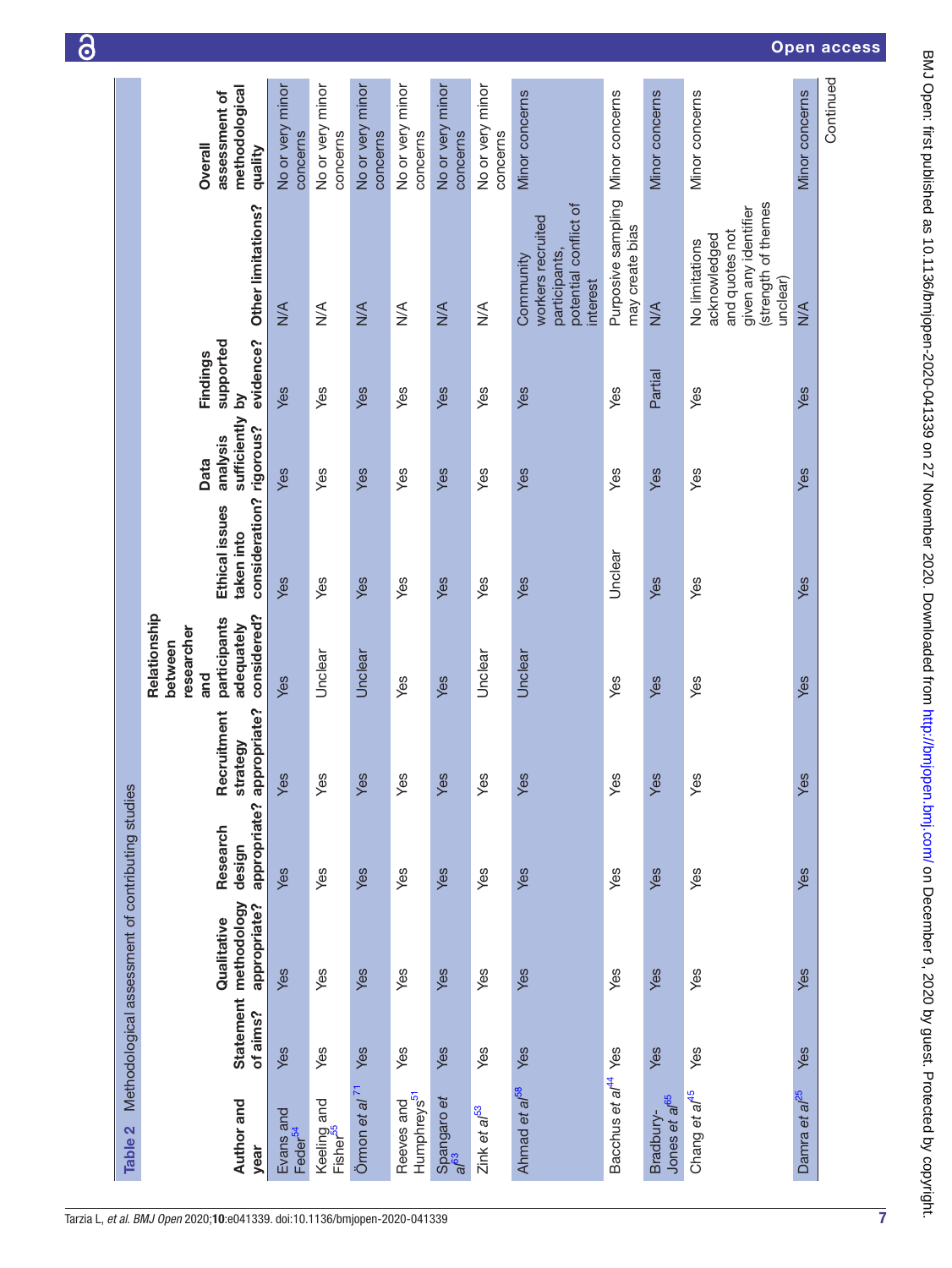| Table 2                                 | Continued |                                                      |                    |                                                      |                                                                                           |                                                |                                               |                                          |                                                                                                                       |                                                       |
|-----------------------------------------|-----------|------------------------------------------------------|--------------------|------------------------------------------------------|-------------------------------------------------------------------------------------------|------------------------------------------------|-----------------------------------------------|------------------------------------------|-----------------------------------------------------------------------------------------------------------------------|-------------------------------------------------------|
| Author and<br>year                      | of aims?  | Statement methodology<br>appropriate?<br>Qualitative | Research<br>design | appropriate? appropriate?<br>Recruitment<br>strategy | Relationship<br>considered?<br>participants<br>adequately<br>researcher<br>between<br>and | consideration?<br>Ethical issues<br>taken into | sufficiently<br>rigorous?<br>analysis<br>Data | supported<br>evidence?<br>Findings<br>Σq | Other limitations?                                                                                                    | methodological<br>assessment of<br>Overall<br>quality |
| Dienemann et<br>$a^{46}$                | Yes       | Yes                                                  | Yes                | Yes                                                  | Yes                                                                                       | Yes                                            | Yes                                           | Partial                                  | strength of themes<br>given any identifier<br>and quotes not<br>acknowledged<br>No limitations<br>unclear)            | Minor concerns                                        |
| Jack et al <sup>59</sup>                | Yes       | Yes                                                  | Yes                | Yes                                                  | Yes                                                                                       | Yes                                            | Yes                                           | Unclear                                  | interpretations<br>data reported<br>expectations,<br>on women's<br>only author<br>No primary                          | Minor concerns                                        |
| Larsen et al <sup>67</sup>              | Yes       | Yes                                                  | Yes                | Yes                                                  | Yes                                                                                       | Yes                                            | Yes                                           | Yes                                      |                                                                                                                       | Minor concerns                                        |
| Lundell et al <sup>64</sup>             | Yes       | Yes                                                  | Yes                | Yes                                                  | Unclear                                                                                   | Yes                                            | Yes                                           | Yes                                      | Low response rate                                                                                                     | Minor concerns                                        |
| Malpass et al <sup>56</sup>             | Yes       | Yes                                                  | Yes                | Yes                                                  | Yes                                                                                       | Yes                                            | Partial                                       | Yes                                      | Low response rate                                                                                                     | Minor concerns                                        |
| Narula et a/ <sup>60</sup>              | Yes       | Yes                                                  | Yes                | Yes                                                  | Yes                                                                                       | Partial                                        | Partial                                       | Yes                                      | recruitment could<br>have created a<br>selection bias<br>Questionable<br>approach to                                  | Minor concerns                                        |
| Olive <sup>57</sup>                     | Yes       | Yes                                                  | Yes                | Yes                                                  | Yes                                                                                       | Yes                                            | Yes                                           | Yes                                      | $\frac{1}{2}$                                                                                                         | Minor concerns                                        |
| Pratt-Eriksson<br>$et$ al <sup>72</sup> | Yes       | Yes                                                  | Yes                | Yes                                                  | $\frac{1}{2}$                                                                             | Yes                                            | Yes                                           | Yes                                      | Recruit methods<br>not outlined                                                                                       | Minor concerns                                        |
| Spangaro et<br>a/ <sup>62</sup>         | Yes       | Yes                                                  | Yes                | Yes                                                  | Unclear                                                                                   | Yes                                            | Yes                                           | Yes                                      |                                                                                                                       | Minor concerns                                        |
| Tower et al <sup>73</sup>               | Yes       | Yes                                                  | Yes                | Yes                                                  | Yes                                                                                       | Yes                                            | Yes                                           | Yes                                      | Small sample size                                                                                                     | Minor concerns                                        |
| and Barakat <sup>66</sup><br>Buchbinder | Yes       | Yes                                                  | Yes                | Yes                                                  | Yes                                                                                       | Yes                                            | Yes                                           | Partial                                  | Although 12 women Moderate<br>(quotes) from only<br>were interviewed<br>five women are<br>twice, results<br>reported. | concerns                                              |
|                                         |           |                                                      |                    |                                                      |                                                                                           |                                                |                                               |                                          |                                                                                                                       | Continued                                             |

BMJ Open: first published as 10.1136/bmjopen-2020-041339 on 27 November 2020. Downloaded from<http://bmjopen.bmj.com/>on December 9, 2020 by guest. Protected by copyright.

BMJ Open: first published as 10.1136/bmjopen-2020-041339 on 27 November 2020. Downloaded from http://bmjopen.bmj.com/ on December 9, 2020 by guest. Protected by copyright.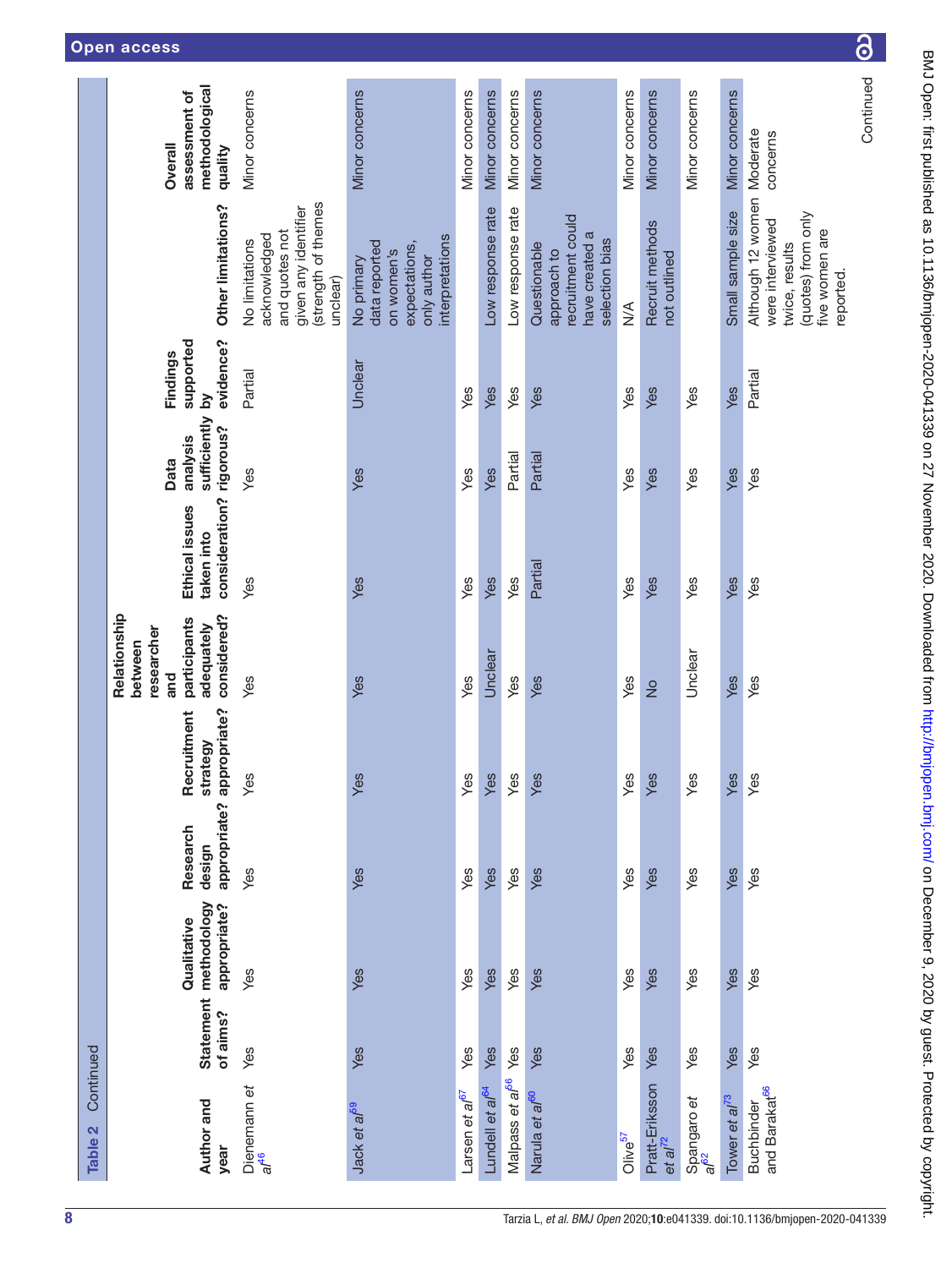| Table 2                                  | Continued |                                                      |                                    |                                         |                                                                                           |                                                |                                               |                                          |                                                                                                               |                                                       |
|------------------------------------------|-----------|------------------------------------------------------|------------------------------------|-----------------------------------------|-------------------------------------------------------------------------------------------|------------------------------------------------|-----------------------------------------------|------------------------------------------|---------------------------------------------------------------------------------------------------------------|-------------------------------------------------------|
| Author and<br>year                       | of aims?  | Statement methodology<br>appropriate?<br>Qualitative | appropriate?<br>Research<br>design | appropriate?<br>Recruitment<br>strategy | Relationship<br>considered?<br>participants<br>adequately<br>researcher<br>between<br>and | consideration?<br>Ethical issues<br>taken into | sufficiently<br>rigorous?<br>analysis<br>Data | evidence?<br>supported<br>Findings<br>λá | Other limitations?                                                                                            | methodological<br>assessment of<br>Overall<br>quality |
| Kelly <sup>47</sup>                      | Yes       | Yes                                                  | Yes                                | Yes                                     | Yes                                                                                       | Yes                                            | Yes                                           | Yes                                      | subthemes were<br>overarching and<br>clear what the<br>Not always                                             | Moderate<br>concerns                                  |
| $Lutz^{48}$                              | Yes       | Yes                                                  | Partial                            | Partial                                 | Yes                                                                                       | Yes                                            | Partial                                       | Unclear                                  | $\frac{1}{2}$                                                                                                 | Moderate<br>concerns                                  |
| Nemoto <sup>69</sup>                     | Yes       | Yes                                                  | Yes                                | Yes                                     | Yes                                                                                       | Yes                                            | Yes                                           | Partial                                  | Inconsistent/patchy<br>reporting of data in<br>findings                                                       | Moderate<br>concerns                                  |
| Nemoto et al <sup>70</sup>               | Yes       | Yes                                                  | Partial                            | Partial                                 | Yes                                                                                       | Yes                                            | Partial                                       | Yes                                      | $\frac{1}{2}$                                                                                                 | Moderate<br>concerns                                  |
| Nicolaidis et<br>al <sup>49</sup>        | Yes       | Yes                                                  | Yes                                | Yes                                     | Yes                                                                                       | Yes                                            | Yes                                           | Yes                                      | identifiers (strength<br>acknowledged and<br>of themes unclear)<br>quotes not given<br>No limitations         | Moderate<br>concerns                                  |
| Ragavan et al <sup>50</sup> Yes          |           | Yes                                                  | Yes                                | Yes                                     | Unclear                                                                                   | Yes                                            | Unclear                                       | Yes                                      | statement of which<br>performed, without<br>theory was used<br>Concerns about<br>how the data<br>analysis was | Moderate<br>concerns                                  |
| and Seibold <sup>61</sup><br>Reisenhofer | Yes       | Yes                                                  | Yes                                | Yes                                     | Unclear                                                                                   | Yes                                            | Unclear                                       | Yes                                      | around how rigor<br>was ensured in<br>Lack of detail<br>analysis.                                             | Minor concerns                                        |
| Watt et al <sup>52</sup>                 | Yes       | Yes                                                  | Yes                                | Yes                                     | Unclear                                                                                   | Yes                                            | Unclear                                       | Yes                                      | $\frac{1}{2}$                                                                                                 | Moderate<br>concerns                                  |
| Naved et al <sup>68</sup>                | Yes       | Yes                                                  | Partial                            | Partial                                 | Partial                                                                                   | Partial                                        | $\frac{1}{2}$                                 | Partial                                  | Lack of detail on<br>sampling and<br>methods                                                                  | Serious concerns                                      |
| N/A, not applicable.                     |           |                                                      |                                    |                                         |                                                                                           |                                                |                                               |                                          |                                                                                                               |                                                       |

**G**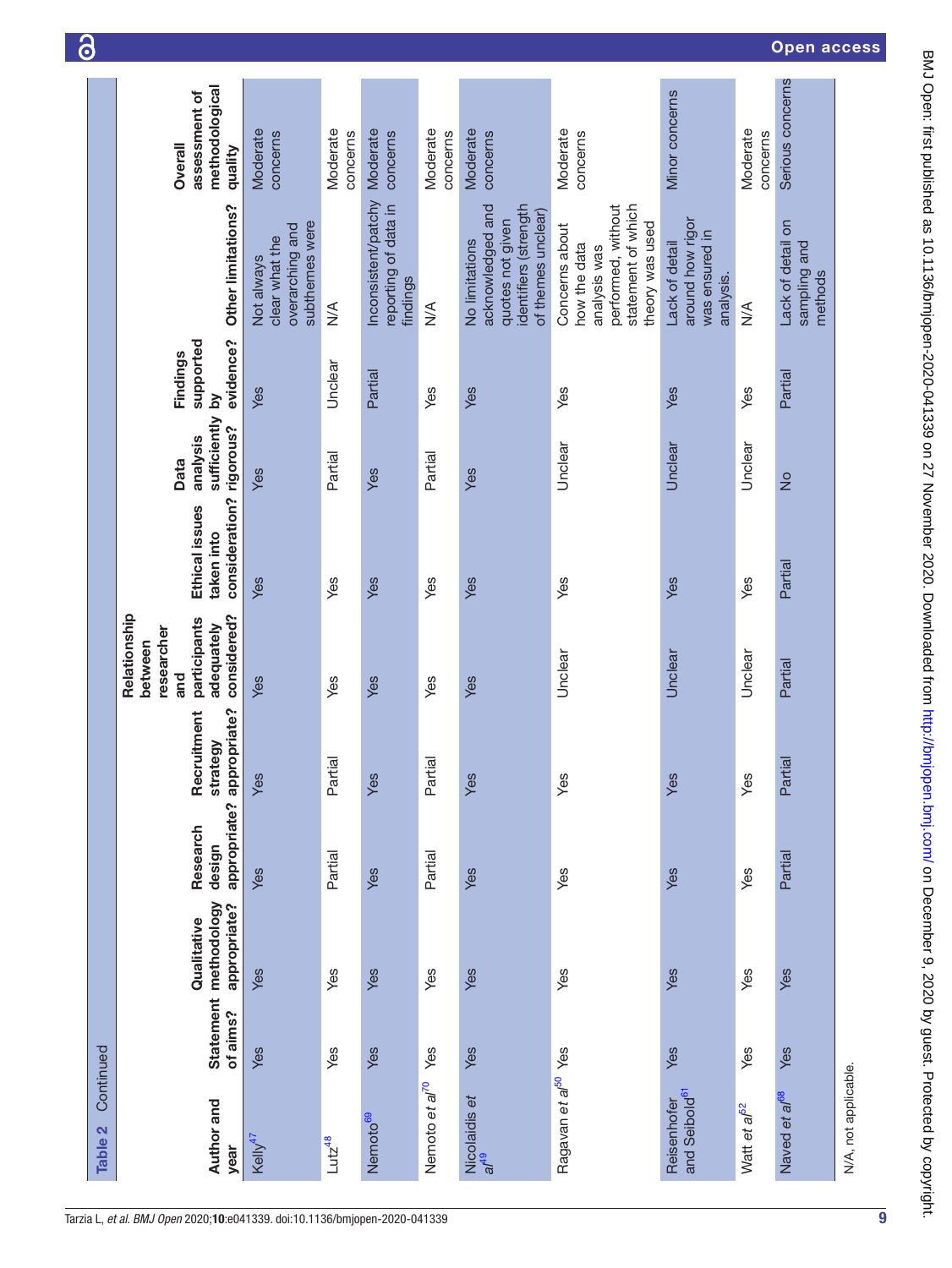| Table 3                                                                                    | CERQual evidence profile table                                                                                                                                                                                                                         |                                                                                                                                                                                                                                                               |                                                                                                                                                                     |                                                                                                                                                                                                                                                                                                                                                                                                                                                                                                                                                                                                                                    |                                                                       |                                                                                |                                                                                                                                                                                                                                                                                                                                                            |
|--------------------------------------------------------------------------------------------|--------------------------------------------------------------------------------------------------------------------------------------------------------------------------------------------------------------------------------------------------------|---------------------------------------------------------------------------------------------------------------------------------------------------------------------------------------------------------------------------------------------------------------|---------------------------------------------------------------------------------------------------------------------------------------------------------------------|------------------------------------------------------------------------------------------------------------------------------------------------------------------------------------------------------------------------------------------------------------------------------------------------------------------------------------------------------------------------------------------------------------------------------------------------------------------------------------------------------------------------------------------------------------------------------------------------------------------------------------|-----------------------------------------------------------------------|--------------------------------------------------------------------------------|------------------------------------------------------------------------------------------------------------------------------------------------------------------------------------------------------------------------------------------------------------------------------------------------------------------------------------------------------------|
| review finding<br>Summary of                                                               | to the review<br>contributing<br>Studies<br>finding                                                                                                                                                                                                    | methodological<br>Assessment of<br>limitations by<br>theme                                                                                                                                                                                                    | Assessment of<br>coherence                                                                                                                                          | Assessment of adequacy                                                                                                                                                                                                                                                                                                                                                                                                                                                                                                                                                                                                             | Assessment<br>of relevance                                            | of confidence<br>assessment<br>CERQual<br>evidence<br><b>Overall</b><br>in the | <b>CERQual assessment</b><br>Explanation of                                                                                                                                                                                                                                                                                                                |
|                                                                                            | Connection through kindness and care                                                                                                                                                                                                                   |                                                                                                                                                                                                                                                               |                                                                                                                                                                     |                                                                                                                                                                                                                                                                                                                                                                                                                                                                                                                                                                                                                                    |                                                                       |                                                                                |                                                                                                                                                                                                                                                                                                                                                            |
| Trust & respect<br>Kindness and<br>continuity of<br>empathy<br>Ongoing<br>support/<br>care | Studies 2, 5, 7,<br>11, 12, 15, 17,<br>18, 19, 21, 22,<br>23, 25, 26, 29, 30<br>(16 studies)<br>Studies 6, 7, 9,<br>10, 14, 15, 16,<br>24, 28<br>Study 1, 3, 11,<br>13, 16, 17, 18,<br>20, 21, 23, 24,<br>26, 29, 30<br>(14 studies)<br>(nine studies) | (studies 1, 2, 3, c<br>5, 6, 7, 9, 12, 13, v<br>15, 16, 21, 23, c<br>(studies 10, 22, $(25, 28)$ .<br>Minor concerns<br>minor concerns<br>concerns (study<br>studies 11, 14,<br>18, 19, 24, 30).<br>No or very<br>Moderate<br>concerns<br>26, 29).<br>Serious | women's expectations<br>care were central to<br>The data reflected<br>that kindness and<br>isclosure of IPA.<br>No or very minor<br>concerns about<br>of HCPs after | kindness, care, empathy and a<br>women, building trust between<br>support and continuity of care.<br>data and described a need for<br>Nine studies contributed data<br>on the importance of ongoing<br>Fourteen studies contributed<br>concluded that we had no or<br>feeling of being looked after.<br>about adequacy (26 studies)<br>and quantity of the data, we<br>coherence (26 studies). Sixteen studies contributed<br>assessment of the richness<br>very minor concerns about<br>No or very minor concerns<br>importance of respecting<br>data and described the<br>Based on an overall<br>them and HCP.<br>data adequacy. | relevance (26<br>No or very<br>concerns<br>studies)<br>about<br>minor | confidence<br>High                                                             | This finding was graded<br>finding is a reasonable<br>and expectations after<br>women's experiences<br>disclosure of IPA to a<br>as it is likely that the<br>as high confidence<br>representation of<br>No or very minor<br>minor-moderate<br>concerns about<br>methodological<br>26 studies with<br>coherence and<br>limitations.<br>adequacy.<br>ら.<br>全 |
|                                                                                            | See the evil, hear the evil, speak the evil                                                                                                                                                                                                            |                                                                                                                                                                                                                                                               |                                                                                                                                                                     |                                                                                                                                                                                                                                                                                                                                                                                                                                                                                                                                                                                                                                    |                                                                       |                                                                                |                                                                                                                                                                                                                                                                                                                                                            |
|                                                                                            |                                                                                                                                                                                                                                                        |                                                                                                                                                                                                                                                               |                                                                                                                                                                     |                                                                                                                                                                                                                                                                                                                                                                                                                                                                                                                                                                                                                                    |                                                                       |                                                                                | Continued                                                                                                                                                                                                                                                                                                                                                  |

 $\delta$ 

<span id="page-10-0"></span>Summary of<br>review finding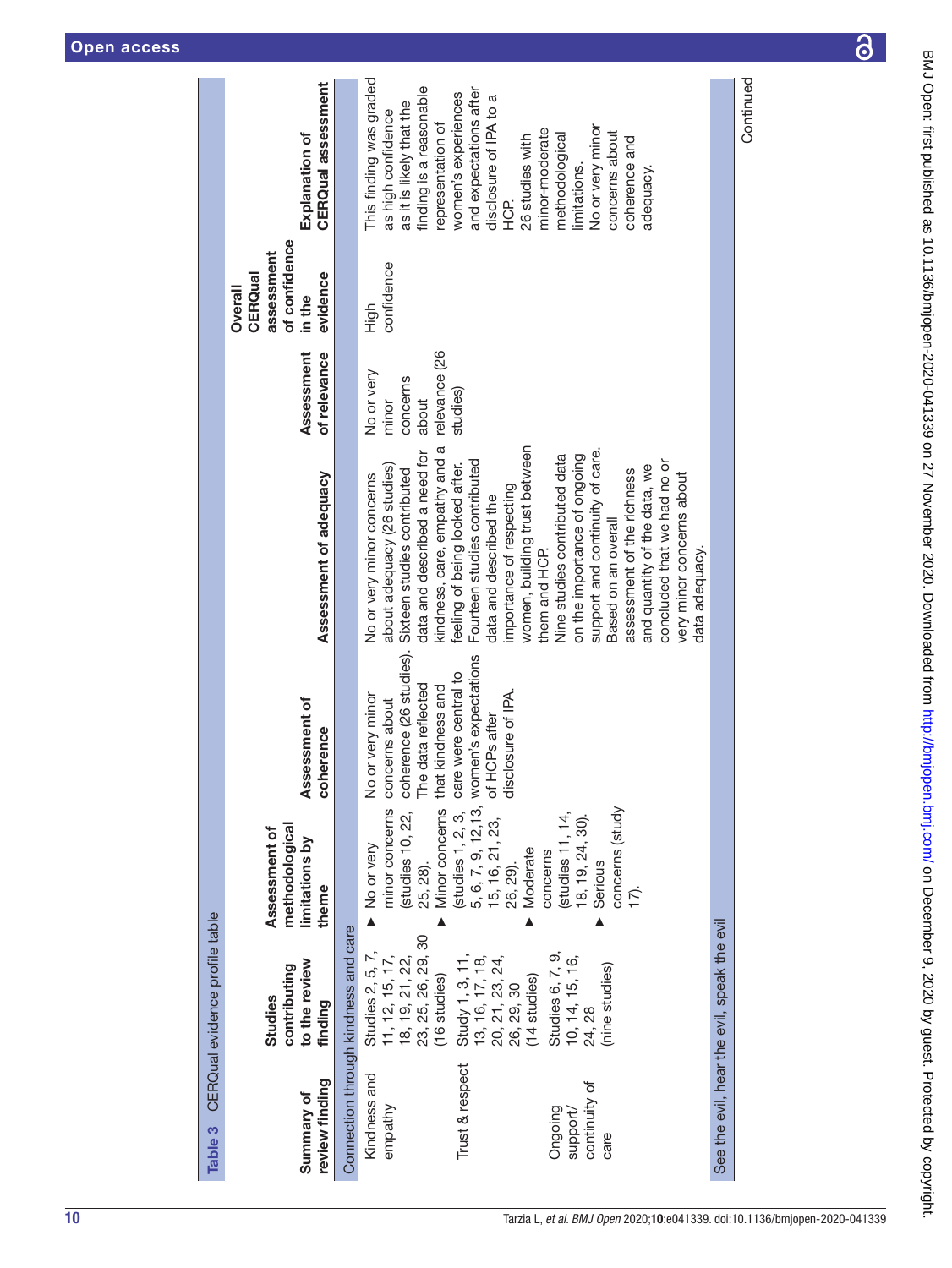| Continued<br>Table 3            |                                                                                                                           |                                                                                                                             |                                                                                                                                                                |                                                                                                                                                                                               |                                                                       |                                                                                |                                                                                                                                                                            |
|---------------------------------|---------------------------------------------------------------------------------------------------------------------------|-----------------------------------------------------------------------------------------------------------------------------|----------------------------------------------------------------------------------------------------------------------------------------------------------------|-----------------------------------------------------------------------------------------------------------------------------------------------------------------------------------------------|-----------------------------------------------------------------------|--------------------------------------------------------------------------------|----------------------------------------------------------------------------------------------------------------------------------------------------------------------------|
| review finding<br>Summary of    | to the review<br>contributing<br>Studies<br>finding                                                                       | methodological<br>Assessment of<br>limitations by<br>theme                                                                  | Assessment of<br>coherence                                                                                                                                     | Assessment of adequacy                                                                                                                                                                        | Assessment<br>of relevance                                            | of confidence<br>assessment<br>CERQual<br>evidence<br><b>Overall</b><br>in the | <b>CERQual assessment</b><br>Explanation of                                                                                                                                |
| Being heard and<br>understood   | $9, 11, 12, 13, 16,$<br>$17, 19, 29, 30,$<br>$20, 22, 23, 24,$<br>Studies 1, 2, 6,<br>(19 studies)<br>27, 28, 31          | Minor concerns<br>minor concerns<br>(studies 10, 22,<br>(studies 1, 2, 3,<br>25, 28, 31).<br>No or very<br>$\blacktriangle$ | coherence (28 studies).<br>the critical importance<br>The finding highlights<br>of HCPs recognising<br>and understanding<br>No or very minor<br>concerns about | No concerns about adequacy<br>Nineteen studies described<br>importance of validating<br>contributed data on the<br>women's experiences.<br>Twenty-two studies<br>(28 studies).                | relevance (28<br>No or very<br>concerns<br>studies)<br>about<br>minor | confidence<br>High                                                             | This finding was graded<br>finding is a reasonable<br>and expectations after<br>women's experiences<br>as it is likely that the<br>as high confidence<br>representation of |
| Making time to<br>listen        | 18, 21, 23, 25, 26<br>Studies 6, 7, 13,<br>(eight studies)                                                                | 13, 15, 16, 21,<br>23, 26, 27, 29).<br>5, 6, 7, 9, 12,<br>Moderate                                                          | emphasised the need<br>across the studies<br>abuse. Women                                                                                                      | hear' what women are saying.<br>how the HCP needs to 'really<br>Eight studies described a                                                                                                     |                                                                       |                                                                                | disclosure of IPA to a<br>healthcare provider.<br>26 studies with                                                                                                          |
| judgemental<br>Being non-       | 13, 17, 22, 26, 29<br>Studies 1, 6, 7,<br>(eight studies)                                                                 | (studies 4, 11,<br>14, 18, 19, 20,<br>concerns                                                                              | for HCPs to make time<br>to listen to them, even<br>though they accepted                                                                                       | need to take time to listen to<br>Eight studies identified the<br>women.                                                                                                                      |                                                                       |                                                                                | minor-moderate<br>methodological<br>limitations.                                                                                                                           |
| experiences<br>Validating       | 12, 14, 15, 16,<br>20, 22, 26, 29, 3,<br>4, 14, 16, 6, 11,<br>18, 19, 23, 25,<br>Studies 9, 10,<br>(22 studies)<br>13, 31 | concerns (study<br>Serious<br>24, 30).                                                                                      | competing pressures<br>and organisational<br>that there were<br>barriers.                                                                                      | assessment of the richness of<br>Eight studies described the<br>the data and the quantity of<br>need for raising awareness.<br>need for HCP to be non-<br>Based on an overall<br>judgemental. |                                                                       |                                                                                | No or very minor<br>concerns about<br>coherence and<br>adequacy                                                                                                            |
| awareness/<br>Raising<br>naming | 7, 14, 15, 26, 31,<br>eight studies)<br>Studies 5<br>27,28                                                                |                                                                                                                             |                                                                                                                                                                | the data, we concluded that<br>we had no concerns about<br>data adequacy.                                                                                                                     |                                                                       |                                                                                |                                                                                                                                                                            |
| Do more than just listen        |                                                                                                                           |                                                                                                                             |                                                                                                                                                                |                                                                                                                                                                                               |                                                                       |                                                                                | Continued                                                                                                                                                                  |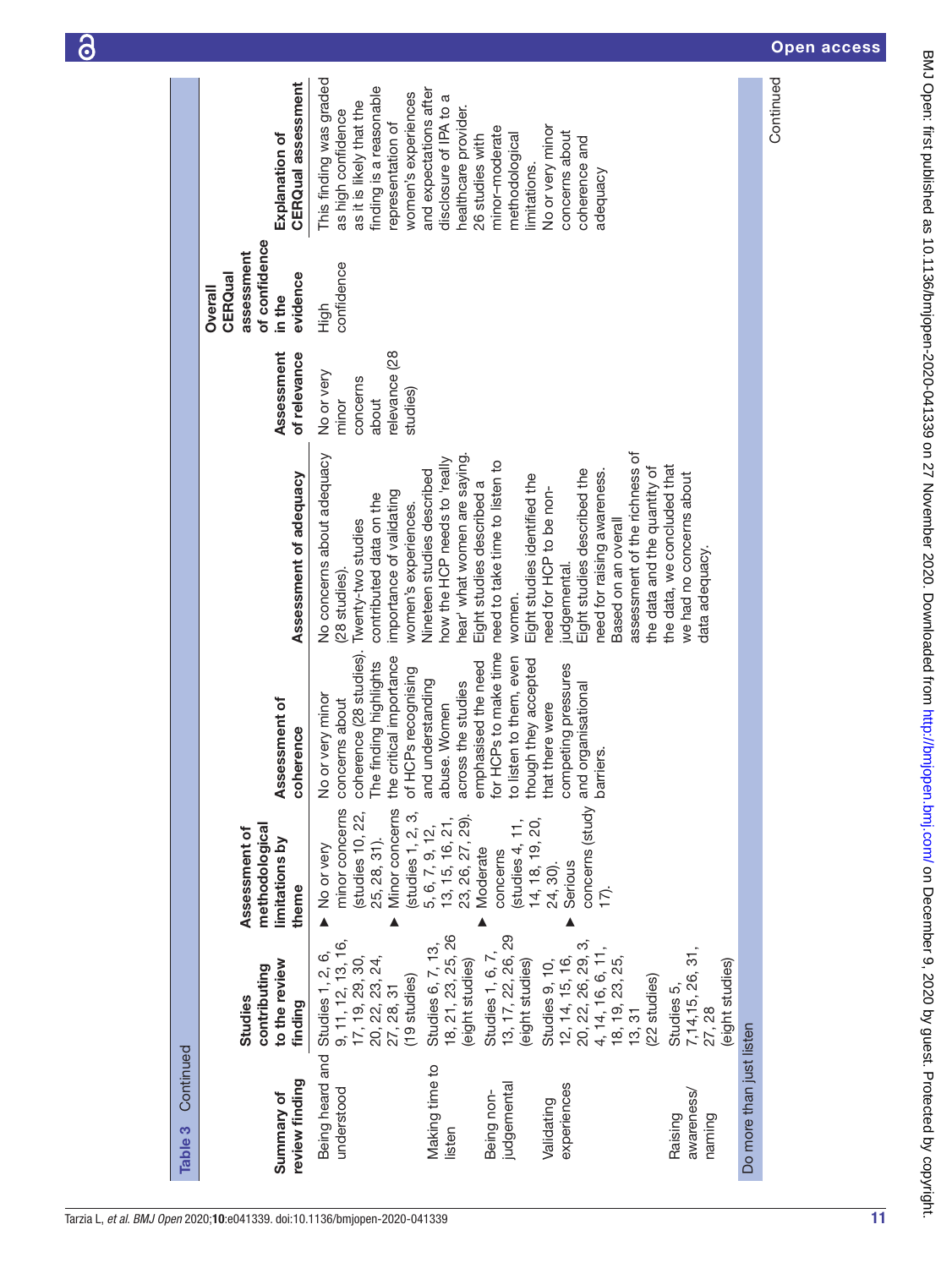BMJ Open: first published as 10.1136/bmjopen-2020-041339 on 27 November 2020. Downloaded from<http://bmjopen.bmj.com/>on December 9, 2020 by guest. Protected by copyright.

BMJ Open: first published as 10.1136/bmjopen-2020-041339 on 27 November 2020. Downloaded from http://bmjopen.bmj.com/ on December 9, 2020 by guest. Protected by copyright.

| and expectations after<br>women's experiences<br>disclosure of IPA to a<br>healthcare provider.           | No or very minor<br>minor-moderate<br>concerns about<br>methodological<br>16 studies with<br>coherence and<br>limitations.<br>adequacy.                                                                                                                                  |                         | Continued |
|-----------------------------------------------------------------------------------------------------------|--------------------------------------------------------------------------------------------------------------------------------------------------------------------------------------------------------------------------------------------------------------------------|-------------------------|-----------|
| HCP to take practical action to<br>Ten studies described it is<br>important that doctor be<br>help women. | the data and the quantity of the<br>had no or very minor concerns<br>assessment of the richness of<br>guided by what women want.<br>data, we concluded that we<br>Four studies described the<br>need for safety planning.<br>about data adequacy.<br>Based on an overall |                         |           |
| included studies was<br>to listen and validate<br>strong theme across<br>their experiences, a             | to provide practical<br>the need for HCPs<br>support.                                                                                                                                                                                                                    |                         |           |
| 15, 6, 7, 9, 12,<br>16, 5, 29, 23,<br>26).<br>Moderate                                                    | (studies 11, 18,<br>$9, 30, 14$ .<br>concerns                                                                                                                                                                                                                            |                         |           |
| Studies 6, 8, 10,<br>11, 12, 16, 18,<br>19, 26, 29 (10<br>studies)                                        | Studies 2, 3, 8,<br>9, 11, 15, 7, 9,<br>10, 11, 12, 14,<br>15, 23, 30 (15<br>studies)                                                                                                                                                                                    |                         |           |
| needs to match<br>Response<br>needs                                                                       | Connect me to<br>resources                                                                                                                                                                                                                                               | Planting the right seed |           |

# Table 3 Continued Continued Table 3

Overall CERQual

CERQual

**CERQual assessment** 

evidence Moderate

in the

Assessment of relevance No or very

Explanation of

of confidence assessment

Studies Assessment of assessment contributing methodological of confdence Summary of to the review limitations by Assessment of Assessment in the Explanation of review fnding fnding theme coherence Assessment of adequacy of relevance evidence CERQual assessment Action and Studies 10, 11, ► No or very minor No or very minor No or very minor No or very Moderate This finding was advocacy 15, 18, 19, 25, minor concerns concerns about about adequacy (16 studies). minor confdence graded as moderate

30, 7, 12, 14, 16, (studies 8, 10, coherence (16 studies). Fourteen studies described concerns confdence as it is 5 (12 studies) 25. The fndings identifed a need to connect to other about likely that the fnding

coherence (16 studies). The findings identified women greatly valued HCPs taking the time

No or very minor

concerns about

minor concerns studies 8, 10,

No or very

Studies 10, 11,

Assessment of

methodological

limitations by

to the review

inding

review finding Action and

Summary of

contributing

Studies

theme

Assessment of

coherence

a need to connect to other

about adequacy (16 studies) Fourteen studies described

Assessment of adequacy No or very minor concerns concerns

about

minor

Safety planning Studies 2, 9, 10, ▶ Minor concerns women greatly valued services.<br>14 (four studies) (studies 2, 3, HCPs taking the time Twelve studies the need for studies). representation of

services.

HCP to take practical action to

to listen and validate

 $15, 6, 7, 9, 12,$ 

(studies 2, 3,

Twelve studies the need for

representation of

is a reasonable

relevance (16

studies).

likely that the finding

confidence as it is

graded as moderate

confidence

This finding was

►

Studies 2, 9, 10, 14 (four studies) Studies 6, 8, 10,

Safety planning

25.

30, 7, 12, 14, 16,

5 (12 studies)

15, 18, 19, 25,

advocacy

Minor concerns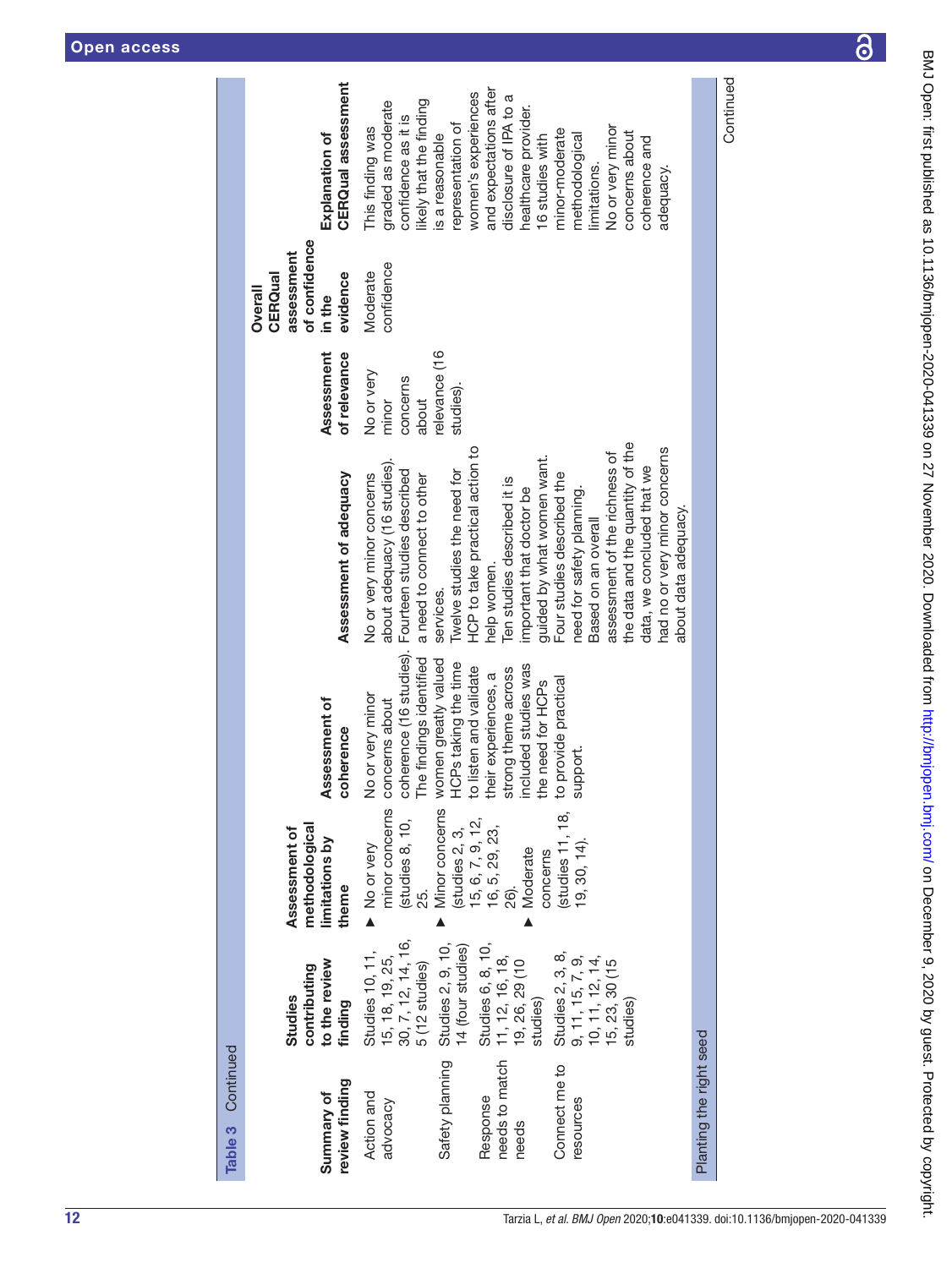| review finding<br>Summary of                                                                               | to the review<br>contributing<br>Studies<br>finding                                                                                                                                                                                          | methodological<br>Assessment of<br>limitations by<br>theme                                                                         | Assessment of<br>coherence                                                                                                                                                                                                                                                                                                                                                                                                                                                                        | Assessment of adequacy                                                                                                                                                                                                                                                                                                                                                                                                                                                                                                                                                                                                           | Assessment<br>of relevance                                            | of confidence<br>assessment<br>evidence<br>CERQual<br><b>Overall</b><br>in the | <b>CERQual assessment</b><br>Explanation of                                                                                                                                                                                                                                                                                                                    |
|------------------------------------------------------------------------------------------------------------|----------------------------------------------------------------------------------------------------------------------------------------------------------------------------------------------------------------------------------------------|------------------------------------------------------------------------------------------------------------------------------------|---------------------------------------------------------------------------------------------------------------------------------------------------------------------------------------------------------------------------------------------------------------------------------------------------------------------------------------------------------------------------------------------------------------------------------------------------------------------------------------------------|----------------------------------------------------------------------------------------------------------------------------------------------------------------------------------------------------------------------------------------------------------------------------------------------------------------------------------------------------------------------------------------------------------------------------------------------------------------------------------------------------------------------------------------------------------------------------------------------------------------------------------|-----------------------------------------------------------------------|--------------------------------------------------------------------------------|----------------------------------------------------------------------------------------------------------------------------------------------------------------------------------------------------------------------------------------------------------------------------------------------------------------------------------------------------------------|
| imbalance HCP/ 20, 25, 17<br>You don't need<br>My life is my<br>to fix things.<br>patient<br>Power<br>own. | Studies 5, 11, 14, Serious<br>29 (four studies)<br>Meet me where Studies $2, 4, 5,$<br>I'm at.<br>I'm at.<br>Studies 10, 15,<br>Studies 4, 5, 7,<br>9, 11, 12, 13,<br>14, 30, 27 (10<br>studies)<br>20, 30<br>(10 studies)<br>(five studies) | (studies 10, 25,<br>28)<br>minor concerns<br>concerns<br>(studies 4, 11,<br>No or very<br>14, 20, 30).<br>Moderate<br>29).<br>17). | ► Minor concerns emphasised the<br>(studies 2, 5, 7, importance of the HCP<br>9, 12, 15, 27, facilitating choice and<br>problems. Women felt<br>strongly that they were<br>compelled to 'fix' their<br>ictating what actions<br>encouragement and<br>support rather than<br>concerns (study own lives, and that<br>17). the HCP's role was<br>control for women,<br>to provide options,<br>the agents of their<br>they should take.<br>No or very minor<br>concerns about<br>without feeling<br>ㅎ | the data and the quantity of the<br>importance for the response to<br>had no or very minor concerns<br>women don't want HCP to 'fix'<br>potential for power imbalance.<br>be sensitive to woman's stage<br>assessment of the richness of<br>coherence (16 studies). Ten studies described a focus<br>The findings<br>about adequacy (16 studies).<br>on empowerment, women's<br>data, we concluded that we<br>Four studies contributed to<br>No or very minor concerns<br>Ten studies described the<br>Five studies recognised<br>about data adequacy.<br>Based on an overall<br>choice and control.<br>of readiness.<br>things. | relevance (16<br>No or very<br>concerns<br>studies)<br>about<br>minor | confidence<br>Moderate                                                         | and expectations after<br>disclosure of IPA to an<br>women's experiences<br>likely that the finding<br>graded as moderate<br>confidence as it is<br>representation of<br>No or very minor<br>This finding was<br>minor-moderate<br>concerns about<br>is a reasonable<br>methodological<br>16 studies with<br>coherence and<br>limitations.<br>adequacy<br>HCP. |

CERQual, confidence in the evidence from reviews of qualitative research; HCP, healthcare provider; IPA, intimate partner abuse. CERQual, confdence in the evidence from reviews of qualitative research; HCP, healthcare provider; IPA, intimate partner abuse.

Table 3 Continued

Table 3 Continued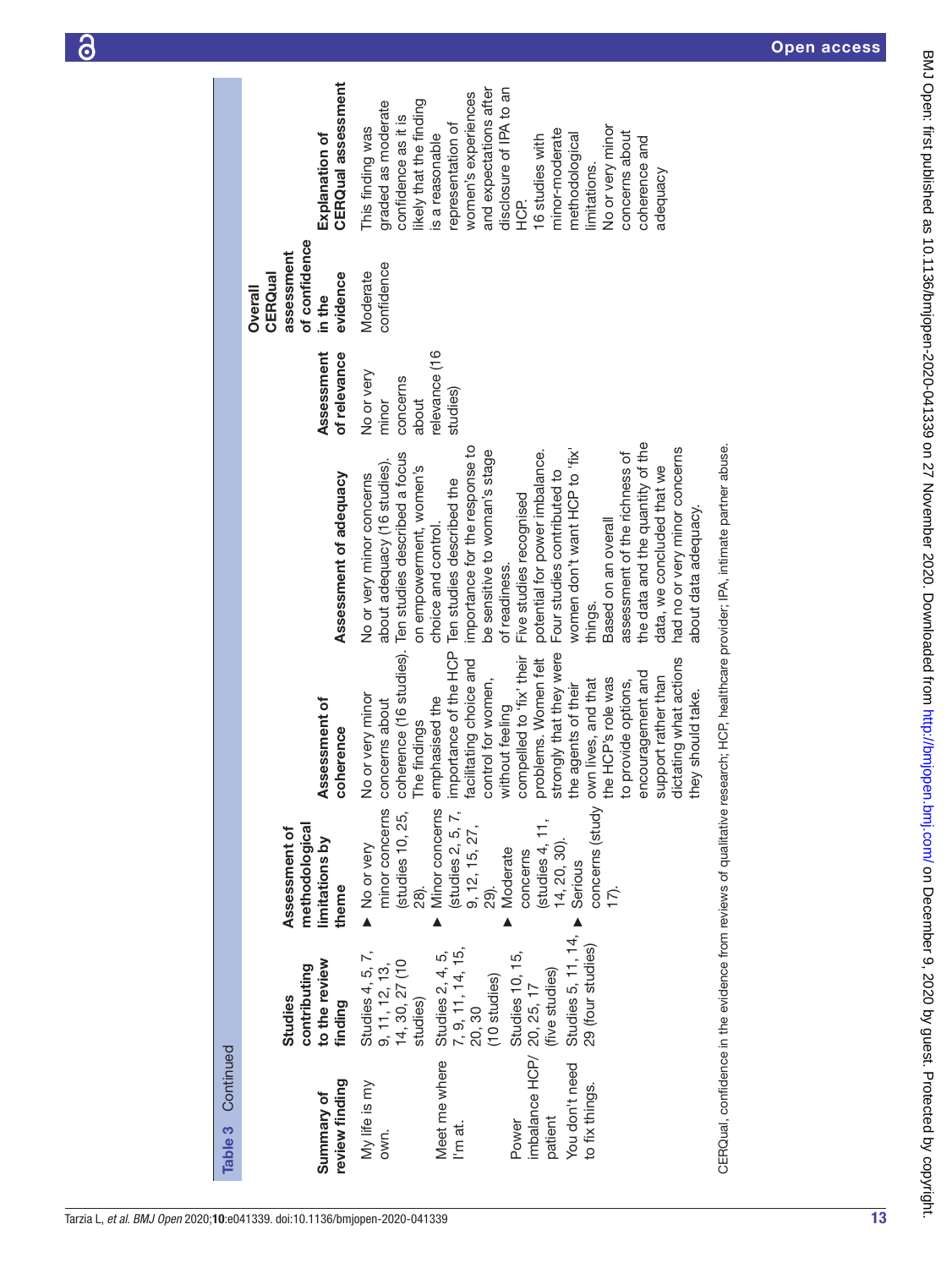supporting quotations taken from the included articles. [Table 4](#page-15-0) provides a summary of analytical themes, HCP actions and emotional impacts on women if these key expectations are absent from care.

#### Connection through kindness and care

A major finding of this meta-analysis was that kindness and care were central to women's expectations of HCPs after disclosure of IPA.[44–47 51 52 56 57 61 67–73](#page-22-30) The emotional support that women wanted from HCPs was described as 'feeling cared for'<sup>44 71</sup> and being 'taken care of, physically and emotionally'.<sup>52</sup> Two quotes below illustrate the importance of emotional support:

I just cried. I was just so relieved that somebody, somebody just said something. And he gave me the box of tissues and I just sat and cried and cried and cried. And he said 'tell me when you're ready'. And he was just the nicest person to me ever.<sup>56</sup> (pe153)

What I wanted was someone to sit on my bed and tell me that they understand, talk to me about some options that I may have had…and hold my hand. $61$ (p2258)

Alongside kindness and empathy, women highlighted the need for the HCP to foster a trusting relationship in order to facilitate open discussion.[47 49 50 52 57 58 60 61 64 65 68 69 72 73](#page-22-33)

…When you feel comfortable then you can talk about anything. $58$  (p618)

Developing a trusting relationship with the HCP had the potential to ameliorate some of the effects of the perpetrator's psychological abuse.

It's hard to take help when you've been in a situation, because your man will say 'You can't cope; don't do this, don't do that, don't speak to strangers, don't discuss our business'. They (partners) drum into you not to talk about it… But if you get that wee (little) trust in someone and that someone takes a wee bit of time with you – that goes a long way.<sup>65</sup> (p38)

HCPs could foster trust by treating women with respect at all times. As one participant put it:

I can understand what you tell me. Talk to me intelligently and don't treat me like a mushroom and answer my questions. $^{49}$  (p1161)

Just sit there and maybe just listen to a few words that they've got to say. Are they hungry? Do they want a cup of tea? And respect them for who they are … They (women) actually want respect, respect, respect. $^{73}$  (p194)

The absence of empathy, kindness, trust and respect had a negative emotional impact on women. Some reported feeling dehumanised, traumatised, and untouchable.

When I was talking with the psychiatrist, being diagnosed and prescribed medicine, I felt that he saw only my symptoms. It didn't seem like one human

being talking to another. It was a tough experience for me.  $^{69}$  (p65)

I understood on one hand that the doctor was there to do her job…(but) I think had she had a better bedside manner, that experience wouldn't have been as traumatic... she just wasn't very kind $^{51}$  (p1173)

Helen recalled her desire to be 'touched' with compassion saying: 'There was no feeling, there was nothing there. There was no interaction…everything is cold'. She noted that this accentuated her sense of being untouchable. $61$  (p.257)

Lastly, women appreciated ongoing, sustained engagement from their HCP.<sup>25</sup> 46 48 50 55 56 59 60 63 This could be achieved by the HCP subtly letting the woman know that they were available to help if she needed it. Specifically, women spoke of the need for continuity of carer—the same individual with whom they had built up a trusting relationship—rather than simply being able to access a particular service consistently.

…if I go in he (Doctor) says 'is everything okay?' and he will say, because he has met my new husband, he will say 'he's alright this one he is not as ugly as the last one is'. You know it is just like a nice conversation I think, and I think he says that in a way to let me know that I (the Doctor) am here if you want to talk about things, or I (Doctor) have not forgotten about what's happened. $55$  (p.2371)

My children's paediatrician knows about the abuse and always makes sure I am ok. I drive 30min to see him, but I don't want to switch providers.<sup>50</sup> (p1216)

Women expected the HCP to understand that making change may take time, and to have patience with them:

Support has to go on… it gives you a chance to make mistakes. $46$  (p227)

Being unable to see the same practitioner left women frustrated and questioning the value of disclosing IPA in the first place. As a participant in a study by Spangaro and colleagues<sup>63</sup> pointed out:

You get one lady that asks you about that type of stuff (IPA) and then you talk to that person and you go to your next visit but THAT lady has no idea and then you go to your NEXT visit and then THAT person has no idea. Yeah. It kind of loses track of why the lady asked the first time. (p346)

#### See the evil, hear the evil, speak the evil

This theme highlights the critical importance of HCPs recognising, validating and understanding abuse. Women emphasised the need for HCPs to make time to listen to them, even though they accepted that there were competing pressures and organisational barriers[.25 46 51 57 61 64 69 72](#page-22-11)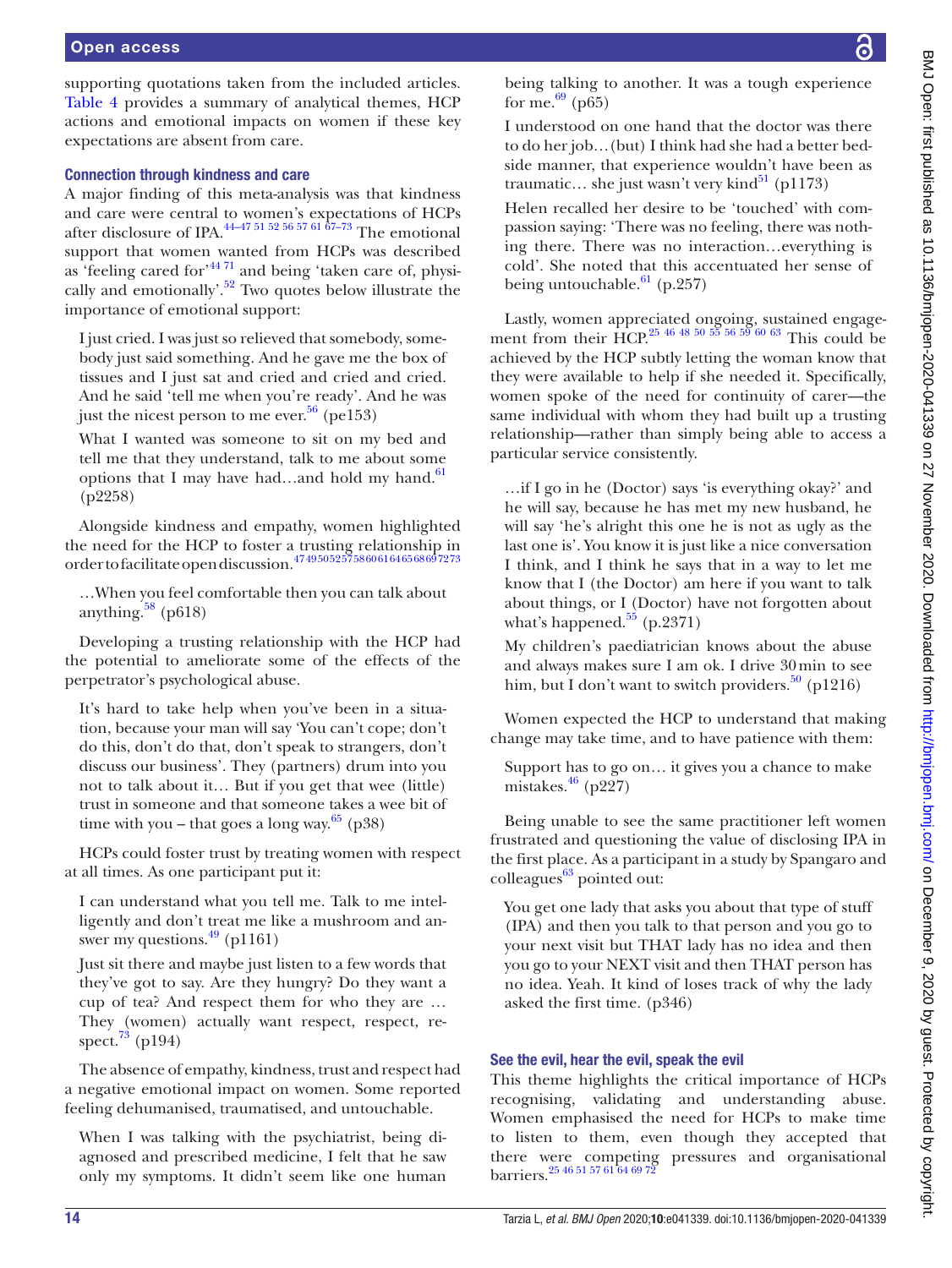<span id="page-15-0"></span>

| I told the physician that this (injury) was caused by my husband But his<br>and kept saying they have to see their father and I should not stop that<br>go to your NEXT visit and then THAT person has no idea <sup>63</sup> (p.346)<br>How can they help when they do not know me? <sup>50</sup> (p.1216)<br>nobody wants to catch it. <sup>61</sup> (p.2258).<br>was having a good day. <sup>62</sup> (p.800)<br>because it is normal. <sup>64</sup> (p952)<br>so calm down <sup>53</sup> (p.902)<br>opportunity. <sup>50</sup> (p1216)<br>Example quotation<br>$\ln \frac{47}{1}$ (p.99)<br>ng like time was wasted <sup>63</sup><br>Feelings of self-blame and<br><sup>6164</sup><br>disrespected <sup>51</sup> 53 69 70 72 78<br>Ignored, abandoned and<br>if absent from care<br>Feeling ignored and<br>Retraumatised <sup>5</sup><br>Silenced <sup>53</sup> 5572<br>Untouchable <sup>61</sup><br>nissed <sup>53 67</sup><br>neglected <sup>4772</sup><br>Intimidated <sup>62</sup><br>Distress <sup>51</sup><br>Alone <sup>5060</sup><br>Feelir<br>Dism<br>guilt <sup>6</sup><br>Demonstrate kindness, caring,<br>Sustain personal engagement<br>dynamics and context of their<br>Name the abuse and validate<br>empathy and respect to build<br>When listening to women,<br>strive to understand the<br>to maintain support.<br><b>HCP</b> actions<br>experiences<br>situation.<br>trust.<br>See the evil, hear the<br>Connection through<br>evil, speak the evil.<br>kindness and care<br>Theme |  | Emotional impact on women |                                                                                                                                                                                                                                                                 |
|----------------------------------------------------------------------------------------------------------------------------------------------------------------------------------------------------------------------------------------------------------------------------------------------------------------------------------------------------------------------------------------------------------------------------------------------------------------------------------------------------------------------------------------------------------------------------------------------------------------------------------------------------------------------------------------------------------------------------------------------------------------------------------------------------------------------------------------------------------------------------------------------------------------------------------------------------------------------------------------------------------------------------------------------------------------------------------------------------------------------------------------------------------------------------------------------------------------------------------------------------------------------------------------------------------------------------------------------------------------------------------------------------------------------------------------------------------------------------------------------------------|--|---------------------------|-----------------------------------------------------------------------------------------------------------------------------------------------------------------------------------------------------------------------------------------------------------------|
|                                                                                                                                                                                                                                                                                                                                                                                                                                                                                                                                                                                                                                                                                                                                                                                                                                                                                                                                                                                                                                                                                                                                                                                                                                                                                                                                                                                                                                                                                                          |  |                           |                                                                                                                                                                                                                                                                 |
|                                                                                                                                                                                                                                                                                                                                                                                                                                                                                                                                                                                                                                                                                                                                                                                                                                                                                                                                                                                                                                                                                                                                                                                                                                                                                                                                                                                                                                                                                                          |  |                           | l think had she (HCP) had a better bedside manner, that experience wouldn't<br>have been as traumatic…she just wasn't very kind <sup>s'i</sup> (p.1173)                                                                                                         |
|                                                                                                                                                                                                                                                                                                                                                                                                                                                                                                                                                                                                                                                                                                                                                                                                                                                                                                                                                                                                                                                                                                                                                                                                                                                                                                                                                                                                                                                                                                          |  |                           | It's as if you've got some kind of disease, nobody wants to come close to you,                                                                                                                                                                                  |
|                                                                                                                                                                                                                                                                                                                                                                                                                                                                                                                                                                                                                                                                                                                                                                                                                                                                                                                                                                                                                                                                                                                                                                                                                                                                                                                                                                                                                                                                                                          |  |                           | She (HCP) made it clear to me that she didn't care about the situation that I was                                                                                                                                                                               |
|                                                                                                                                                                                                                                                                                                                                                                                                                                                                                                                                                                                                                                                                                                                                                                                                                                                                                                                                                                                                                                                                                                                                                                                                                                                                                                                                                                                                                                                                                                          |  |                           | It was a bit intimidating because of the midwife, her attitude. I don't think she                                                                                                                                                                               |
|                                                                                                                                                                                                                                                                                                                                                                                                                                                                                                                                                                                                                                                                                                                                                                                                                                                                                                                                                                                                                                                                                                                                                                                                                                                                                                                                                                                                                                                                                                          |  |                           |                                                                                                                                                                                                                                                                 |
|                                                                                                                                                                                                                                                                                                                                                                                                                                                                                                                                                                                                                                                                                                                                                                                                                                                                                                                                                                                                                                                                                                                                                                                                                                                                                                                                                                                                                                                                                                          |  |                           | that person and you go to your next visit but THAT lady has no idea and then you<br>you get one lady that asks you about that type of stuff and then you talk to                                                                                                |
|                                                                                                                                                                                                                                                                                                                                                                                                                                                                                                                                                                                                                                                                                                                                                                                                                                                                                                                                                                                                                                                                                                                                                                                                                                                                                                                                                                                                                                                                                                          |  |                           | She asked my children, 'Where is your father?'  She just avoided my feelings                                                                                                                                                                                    |
|                                                                                                                                                                                                                                                                                                                                                                                                                                                                                                                                                                                                                                                                                                                                                                                                                                                                                                                                                                                                                                                                                                                                                                                                                                                                                                                                                                                                                                                                                                          |  |                           | you are a little high-strung, you are very nervous, you have always been this way,<br>Most of the time, they (physicians) think you are just getting a little carried away,                                                                                     |
|                                                                                                                                                                                                                                                                                                                                                                                                                                                                                                                                                                                                                                                                                                                                                                                                                                                                                                                                                                                                                                                                                                                                                                                                                                                                                                                                                                                                                                                                                                          |  |                           | that it does not count. As if you should be able to take a few bad words or insults<br>If you are not left black and blue or (do not) have physical injuries, (then) it feels                                                                                   |
|                                                                                                                                                                                                                                                                                                                                                                                                                                                                                                                                                                                                                                                                                                                                                                                                                                                                                                                                                                                                                                                                                                                                                                                                                                                                                                                                                                                                                                                                                                          |  |                           | seemed to be annoyed that I had come to the ER due to marital quarrels <sup>69</sup> (p.67)<br>he was asking me why I had gone there (the ER) with such a minor injury He<br>response was like, 'So what? What do you want me to examine? 'It was like          |
|                                                                                                                                                                                                                                                                                                                                                                                                                                                                                                                                                                                                                                                                                                                                                                                                                                                                                                                                                                                                                                                                                                                                                                                                                                                                                                                                                                                                                                                                                                          |  |                           | That's one of the most distressing things about going to see doctors you know<br>that something's not right but they tell you you're fine You just want to take<br>them by their shoulders and be like 'no, I promise you that I'm not!' <sup>51</sup> (p.1175) |

ි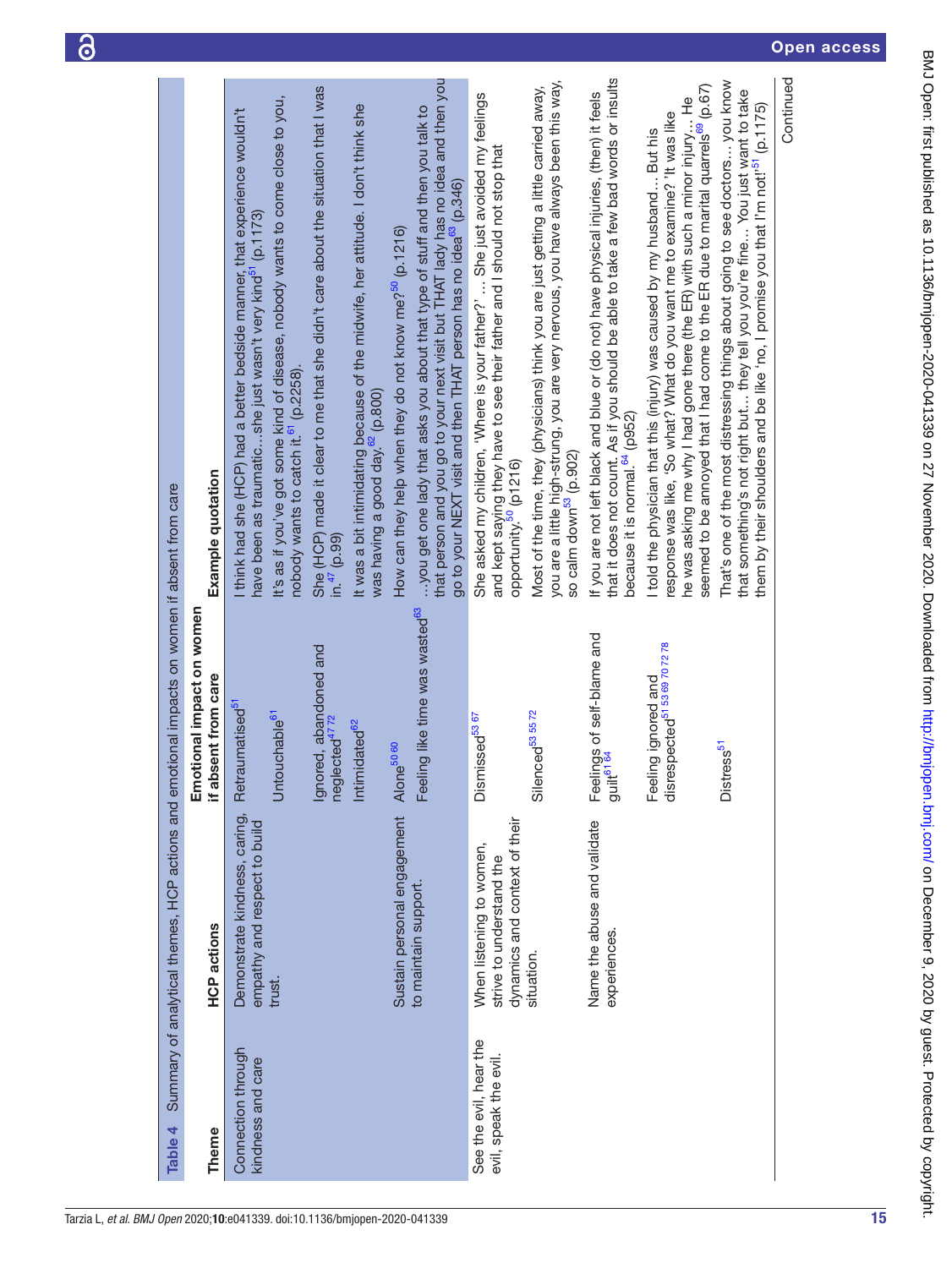| United Creation to the second second to the fact of the line of the control of the control of the control of the control of the control of the control of the control of the control of the control of the control of the cont |
|--------------------------------------------------------------------------------------------------------------------------------------------------------------------------------------------------------------------------------|
|                                                                                                                                                                                                                                |
|                                                                                                                                                                                                                                |
|                                                                                                                                                                                                                                |
| $\vdots$                                                                                                                                                                                                                       |
|                                                                                                                                                                                                                                |
|                                                                                                                                                                                                                                |
|                                                                                                                                                                                                                                |
| $\frac{1}{2}$                                                                                                                                                                                                                  |
|                                                                                                                                                                                                                                |
|                                                                                                                                                                                                                                |
|                                                                                                                                                                                                                                |
|                                                                                                                                                                                                                                |
|                                                                                                                                                                                                                                |
| j                                                                                                                                                                                                                              |
|                                                                                                                                                                                                                                |
|                                                                                                                                                                                                                                |
| りりり                                                                                                                                                                                                                            |
|                                                                                                                                                                                                                                |
|                                                                                                                                                                                                                                |
|                                                                                                                                                                                                                                |
| š                                                                                                                                                                                                                              |
|                                                                                                                                                                                                                                |
|                                                                                                                                                                                                                                |
| $\frac{1}{2}$                                                                                                                                                                                                                  |
|                                                                                                                                                                                                                                |
|                                                                                                                                                                                                                                |
| $\vdots$                                                                                                                                                                                                                       |
|                                                                                                                                                                                                                                |
|                                                                                                                                                                                                                                |
|                                                                                                                                                                                                                                |
|                                                                                                                                                                                                                                |
|                                                                                                                                                                                                                                |
|                                                                                                                                                                                                                                |
|                                                                                                                                                                                                                                |
|                                                                                                                                                                                                                                |
|                                                                                                                                                                                                                                |
|                                                                                                                                                                                                                                |
| pd trom http://bm                                                                                                                                                                                                              |
|                                                                                                                                                                                                                                |
|                                                                                                                                                                                                                                |
|                                                                                                                                                                                                                                |
|                                                                                                                                                                                                                                |
|                                                                                                                                                                                                                                |
|                                                                                                                                                                                                                                |
| ì                                                                                                                                                                                                                              |
|                                                                                                                                                                                                                                |
|                                                                                                                                                                                                                                |
|                                                                                                                                                                                                                                |
|                                                                                                                                                                                                                                |
|                                                                                                                                                                                                                                |
|                                                                                                                                                                                                                                |
| J                                                                                                                                                                                                                              |
|                                                                                                                                                                                                                                |
|                                                                                                                                                                                                                                |
|                                                                                                                                                                                                                                |
| <b>SHIPS SHIPS SHIPS SHIPS SHIPS SHIPS SHIPS SHIPS</b>                                                                                                                                                                         |
|                                                                                                                                                                                                                                |
|                                                                                                                                                                                                                                |
|                                                                                                                                                                                                                                |
|                                                                                                                                                                                                                                |
|                                                                                                                                                                                                                                |
|                                                                                                                                                                                                                                |
|                                                                                                                                                                                                                                |
| ׇ֠                                                                                                                                                                                                                             |
|                                                                                                                                                                                                                                |
|                                                                                                                                                                                                                                |
|                                                                                                                                                                                                                                |
| ו<br>ו                                                                                                                                                                                                                         |
|                                                                                                                                                                                                                                |
|                                                                                                                                                                                                                                |
|                                                                                                                                                                                                                                |
| .<br>.<br>.<br>.                                                                                                                                                                                                               |
|                                                                                                                                                                                                                                |
|                                                                                                                                                                                                                                |

| Continued<br>Table 4      |                                                                                       |                                                       |                                                                                                                                                                                                                                                                                                    |
|---------------------------|---------------------------------------------------------------------------------------|-------------------------------------------------------|----------------------------------------------------------------------------------------------------------------------------------------------------------------------------------------------------------------------------------------------------------------------------------------------------|
| Theme                     | <b>HCP</b> actions                                                                    | Emotional impact on women<br>bsent from care<br>if at | Example quotation                                                                                                                                                                                                                                                                                  |
|                           | Do more than just listen. Action and advocacy guided<br>by women's needs              | Feeling like time was wasted <sup>54</sup>            | (the HCP) only offered pills, no conversation, no therapy or counselling<br>nothing, only pills. <sup>67</sup> (p.369)                                                                                                                                                                             |
|                           |                                                                                       | $down47$ 63 64<br><b>b</b>                            | My solicitors were sending letters to my doctor. My doctor wasn't doing nothing<br>for me though, you know tests for the courts and stuff, he wouldn't do nothing<br>like that He has not done nothing for me, you know what I mean, and that's<br>what caused me problems. <sup>55</sup> (p.2369) |
|                           |                                                                                       | Betrayed <sup>4769</sup>                              | person to talk to about (my problems with IPV). I never visited that clinic again <sup>69</sup><br>pregnant. However, I finally realised that I had made a mistake in choosing a<br>trusted him (the physician) because he took care of my body when I was<br>(0.297)                              |
|                           | Connect women with services<br>in the community for health,<br>safety and well-being. | Vulnerable, helpless <sup>4667</sup>                  | You are a bit helpless at the beginning. You don't know which kind of help you<br>can get at all, which (help) makes sense. <sup>67</sup> (p.370)                                                                                                                                                  |
| Planting the right seed   | Tailor responses to women's<br>individual circumstances.                              | Disappointed <sup>56 63 64 67 69</sup>                | Most of them (HCPs) have been neutral when I've talked about it (IPV). Someone<br>has said that I've been strong, you are smart and intelligent, and you'll make it.<br>I'm so tired of hearing that! <sup>71</sup> ( $\stackrel{.}{p}$ .2307)                                                     |
|                           | empowerment, choice and<br>Facilitate women's                                         | Infantilised <sup>55</sup>                            | I don't do well with paternalistic doctors who just wanna tell you what to do and<br>you're supposed to just say 'yes ma'am, yes sir' and do it <sup>51</sup> (p.1173)                                                                                                                             |
|                           | control.                                                                              | Oppressed <sup>64</sup>                               | I came to talk to a male nurse for some time, but he would always reprimand me.<br>It was like he got angry when I did not do the things he told me to do; it was like<br>the situation felt oppressive. <sup>64</sup> (p.)                                                                        |
|                           |                                                                                       | Overwhelmed <sup>45</sup>                             | and I never took time to think of what I wanted or what I needed. Nobody asked<br>I was traumatised all the time. Everybody's opinion was better than my opinion<br>me what I wanted. Everybody told me, 'You should, you should, you should. <sup>45</sup><br>(p.26)                              |
| HCP, healthcare provider. |                                                                                       |                                                       |                                                                                                                                                                                                                                                                                                    |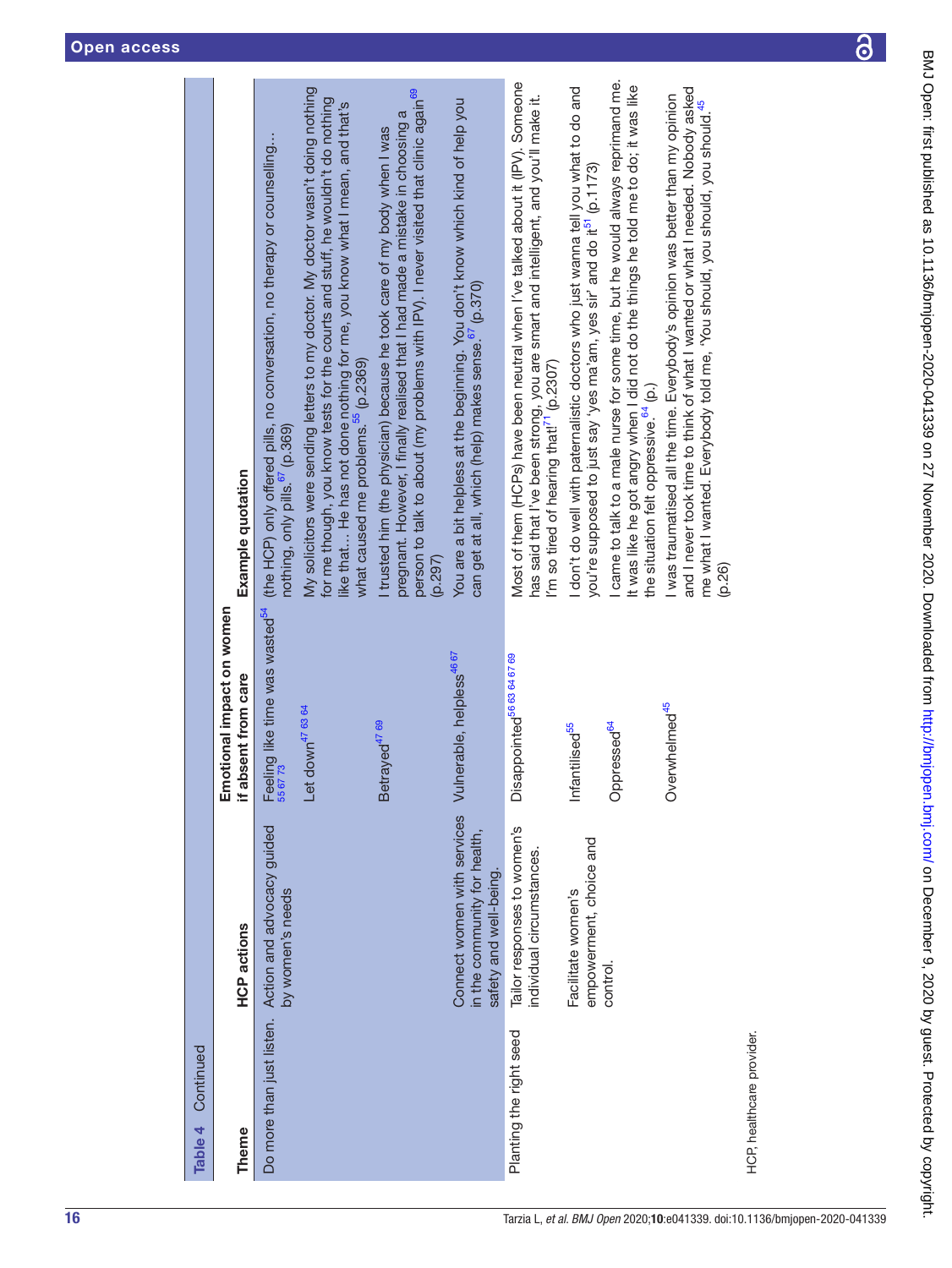The nurse who sat with me that day, she was lovely. She was really, really nice. She just listened. Sometimes it's just nice to have someone to listen. I know that A&E staff are busy. I understand that. But I suppose when it's a crisis you just need that, even if it's just five min, just to let it all out.<sup>57</sup> (p2322)

Women valued having someone to talk to about their relationship who would understand and really hear what they were saying.[25 44 47 49 50 52 53 58–60 62–64 67–69 71–73](#page-22-11) For South Asian ethnic minority women in a study by Ahmad *et al*, [58](#page-23-1) this meant being able to access a HCP from their own culture. In a study by Spangaro and colleagues,  $62$ Australian Aboriginal women valued the opportunity to 'yarn about it' with HCPs from an Aboriginal-specific service (yarning is a form of storytelling). For others, it simply meant having someone who could see their perspective and understand the complexity of their situation. A participant in a study by Larsen and colleagues<sup>67</sup> explained that the HCP made her feel that, 'I see that I am understood and that I(will) get help and that I won't be alone'. (p369) Similarly, women who received a paramedic-led mental healthcare intervention in rural Bangladesh valued the opportunity just to talk to someone:

I felt good talking, and *afa* (sister) listened to me, which helped me overcome my pain. … I don't quite have people who I could open my heart to. … I found such a person and I talked, which made me feel great. … My heart felt light, and I had this good feeling even after I returned home. $68$  (p486)

When HCPs failed to make time for the woman or made it obvious that they were impatient with her for holding them up, it led to feelings of being unimportant and dismissed.

You tell a story that is so hard to tell; it is so difficult and ugly, and they (the healthcare professionals) do not even respect you enough to give you their undivided attention. They answer the telephone or keep looking at their watch; you can see it in their eyes that they are thinking about something else. $64$  (p953)

Most studies mentioned the importance of the HCP not only listening but believing, acknowledging and validating the woman's experiences.<sup>[25 47–49 51 53 55 56 59–61 64–67 69–73](#page-22-11)</sup> Failure to validate women, suggested Keeling and Fisher, [55](#page-23-10) 'feeds into the discourse of perpetrators, who often also claim that a survivor who chooses to disclose will not be believed' (p2372). Indeed, Malpass and colleagues in their study of women's help-seeking<sup>56</sup> argued that validation may, in fact, be the 'most important ingredient' in the HCP response. When the HCP believed and validated women's experiences, it could lead to an amelioration of shame and self-blame, reassuring women that what they were going through was not acceptable.<sup>48 60 65 66</sup> One participant in a study by Bradbury-Jones and colleagues<sup>65</sup> reported that

It's really nice to hear somebody say 'It's not you. You haven't done anything. It's him (the abusive partner) – his behaviour is unacceptable'. (p38)

For some women, the HCP could play a role in validating their experiences by naming them as abuse. $45\frac{46\frac{48}{53}\frac{56}{56}\cdot 61}{63}$ The process could sometimes be confronting, particularly when they had previously been in denial about what was happening in their relationship. A participant in Malpass' study,<sup>[56](#page-23-12)</sup> for instance, described her fear and discomfort at having the HCP name the abuse, yet ultimately, she experienced this response as supportive.

I didn't think that the problems that I have at home are domestic violence. I really didn't … it's so difficult to see myself in that position … because I see people (at work in the refuge) with their faces hanging off and that's never happened to me. He's pushed me a couple of times but never really hit me … bullying and God, controlling. He (the GP) put the label on which gave me a bit of a shock. But it also made me feel supported. (pe153)

Unfortunately, many studies described experiences where women received judgemental or blaming responses from a HCP after a disclosure of IPA. For instance, Örmon and colleagues $^{71}$  reported that participants in their Swedish study were questioned by psychiatric care staff as to why they had not defended themselves from the perpetrator. Similarly, Kelly<sup>47</sup> described women being told to 'just leave'. These responses were interpreted by many of the study authors as being due to a lack of understanding on the part of the HCP with regard to the dynamics and context of IPA. The experience of being judged was repeated across countries and settings, with Reisenhofer and Seibold $^{61}$  describing instances of nurses in an Australian emergency department context behaving in equally judgemental ways:

Participants felt blamed for ongoing violence for 'choosing' not to leave their abuser… Anna recalled one experience: 'I could hear some of the (nurse's) comments like 'why would she do that to herself', meaning you know, obviously why won't she get out?'<sup>[61](#page-23-2)</sup> (p2258)

Older women in a US study by Zink and colleagues $53$ and a participant in a Jordanian study by Damra *et*  $a^{25}$ also related similar experiences:

I did talk to one doctor years ago, and he advised me to leave, and I said I can't. He said, well then you'll have to suffer it out.<sup>53</sup> (p902)

After he severely abused me, I decided to ask help from A & E department. When the staff came and started asking me about what happened, I felt that they were slowly withdrawing from helping and started asking about what I had done to make my husband angry and were totally focused on my physical injuries. $25$  (p812)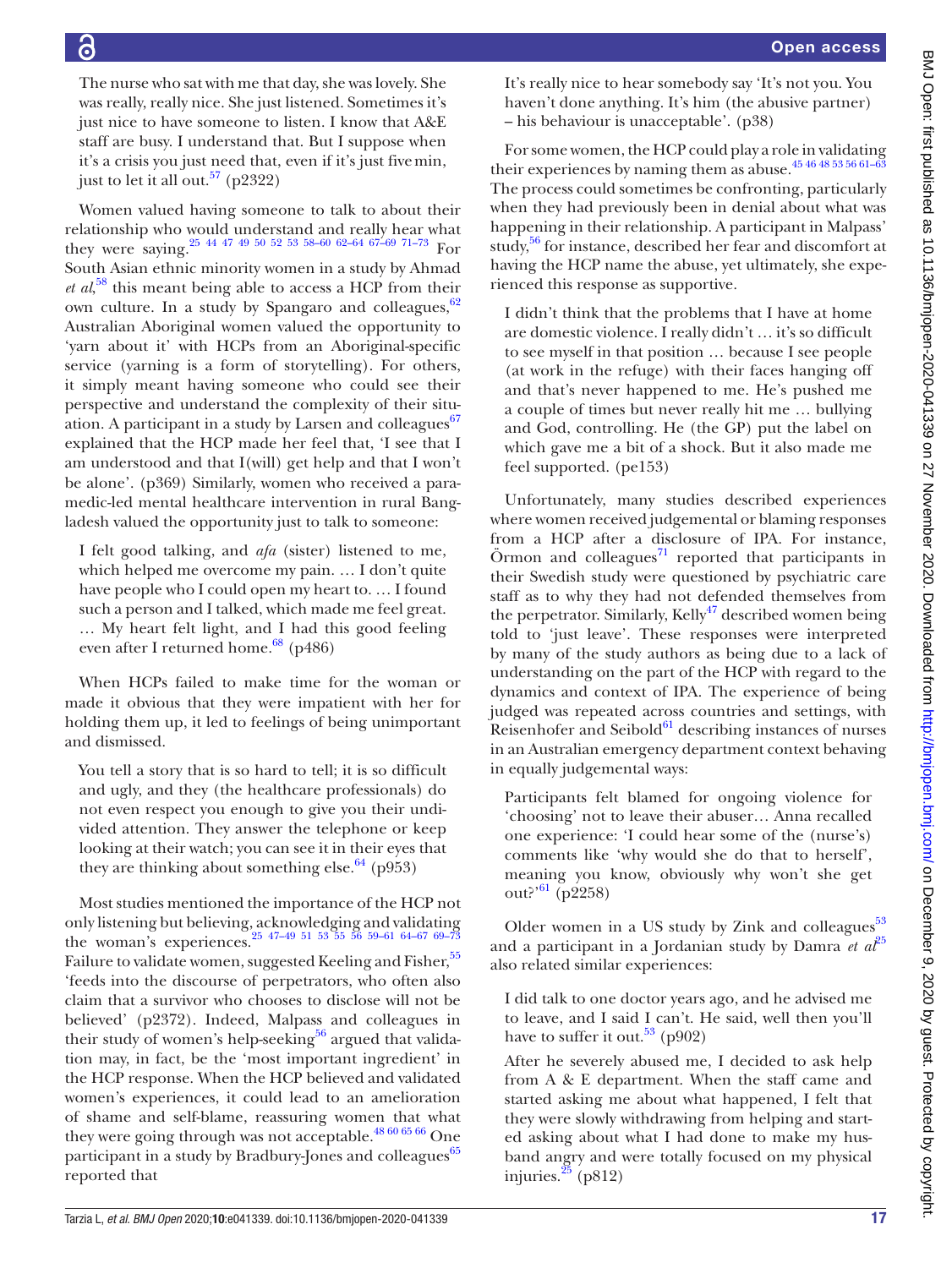Having the HCP respond in a judgemental or blaming manner exacerbated women's existing feelings of guilt at being abused.

…it's making me feel bad about myself, I wasn't doing it to myself. $61$ 

Many times, they (the healthcare professionals) make you feel guilty saying things out loud or sometimes it is even the way they look at you. … Once they even told me it was my own fault (that) he beat me up; that in one way or another, I deserved it. $^{64}$  (p953)

Women also felt invalidated and doubted themselves when the HCP misunderstood or minimised the violence, particularly when they were experiencing psychological or other non-physical forms of IPA.

I still feel (that) many do not take it seriously, not even the medical staff…If you are not left black and blue or (do not) have physical injuries, (then) it feels that it does not count. As if you should be able to take a few bad words or insults because it is normal.<sup>64</sup> (p952)

#### Do more than just listen

Although women greatly valued HCPs taking the time to listen and validate their experiences, a strong theme across the included studies was the need for HCPs to provide practical support.<sup>45–48 51 52 55 56 60 67 69 70</sup> One woman described this as receiving 'real help, not the kind that just passes you from one to another<sup>552</sup> (p723). In Kelly's study of pregnant Latina women, $\frac{47}{1}$  one participant, Sara, described how HCPs assisted her with a range of issues, despite being 'undocumented, uninsured, and Spanishspeaking' (p.101):

When she arrived at the ED, pregnant and haemorrhaging from an assault by the abuser, she received prompt medical care. Sara experienced the nurses and doctors as very caring and concerned about her. She was given free medical care and information about applying for Medicaid. She was referred to an advocate who assisted her in obtaining a restraining order. She was referred for prenatal care.<sup>47</sup> (p101)

Specific ways that women wanted to be helped by HCPs included addressing co-occurring health issues,  $45495367$ documenting and describing physical injuries to assist with court cases  $4648606367$  and providing legal testimony.  $48$ In Dienemann *et al*'s 2005 study of victim/survivors in the USA, $46$  they found that women also wanted

…documentation of any threats made by the abuser to the healthcare providers 'You want it for the court situation and also from my own personal standing that I know that if it's documented someplace that I didn't just stand by and do nothing.<sup>46</sup> (p224)

Another key way that HCPs could provide practical support was through referrals and connection to other organisations and services within the broader

community.<sup>44 46–48 52 54–56 59 65 67 72</sup> Referrals were not restricted to IPA specialist organisations or refuges but could cover a whole spectrum of services. For instance, Jack and colleagues, $59$  based on their qualitative data, suggested that HCPs can assist women to 'learn about and navigate health, social, education, childcare, employment, justice, domestic violence and housing services' (p7). Watt and colleagues made a similar recommendation.<sup>52</sup> Only four studies<sup>44 48 55 59</sup> mentioned safety planning or risk assessments as a way HCPs could assist women.

Importantly, women across several of the studies identified an opportunity for the HCP to perform an advocacy role. For instance, in Dienemann *et al*'s study, <sup>46</sup> this entailed making contact on behalf of women when an agency or service would not respond directly to her: 'They never called me back. My doctor called and they did call him back'. (p226) Based on interviews with women in Canada, Narula and colleagues $^{60}$  concluded that

…Many women felt very appreciative of the effort their physicians made to advocate for them by means of supporting insurance and disability applications, finding alternative housing, providing medical leave and support in legal cases in the form of clear documentation in their patient chart. (p597)

When HCPs failed to advocate on women's behalf, this led to feelings of abandonment. For instance, in Nemoto *et al*'s study,[70](#page-23-14) a woman described how a nurse—with whom she had a good relationship—could have supported her during a meeting with a psychiatrist and her abusive ex-husband, but instead chose to keep silent:

During the meeting, she felt ill-treated by the psychiatrist, who saw her as 'a crazy person who needed medicine to shut up.' The nurse, however, kept quiet the entire time, which she felt was not helpful. She said that she would have liked the nurse to advocate for her in front of the physician and her husband by explaining that she was not crazy but was just tired. (p298)

Similarly, mismatches between women's needs and the responses they received from the HCP caused frustration and disillusionment.<sup>25 47 54 55 60 61 67 69 70 73</sup> In these situations, women felt that they had taken a risk to disclose to the HCP only to be left with a feeling of 'coming up empty'.<sup>47</sup> Even if the HCP was empathetic and listened without judgement, providing an inappropriate response was still perceived as a disappointment. $63$  For example, women across several studies mentioned being prescribed medication to treat their mental health issues, without the HCP attempting to address the underlying IPA. The excerpt from a study of women's help-seeking pathways by Evans and Feder<sup>54</sup> highlights this:

All but four of the disclosing women (n=16) said their doctor listened and was empathetic, but in most cases prescribed antidepressants and took no further action. Women did not find this supportive and few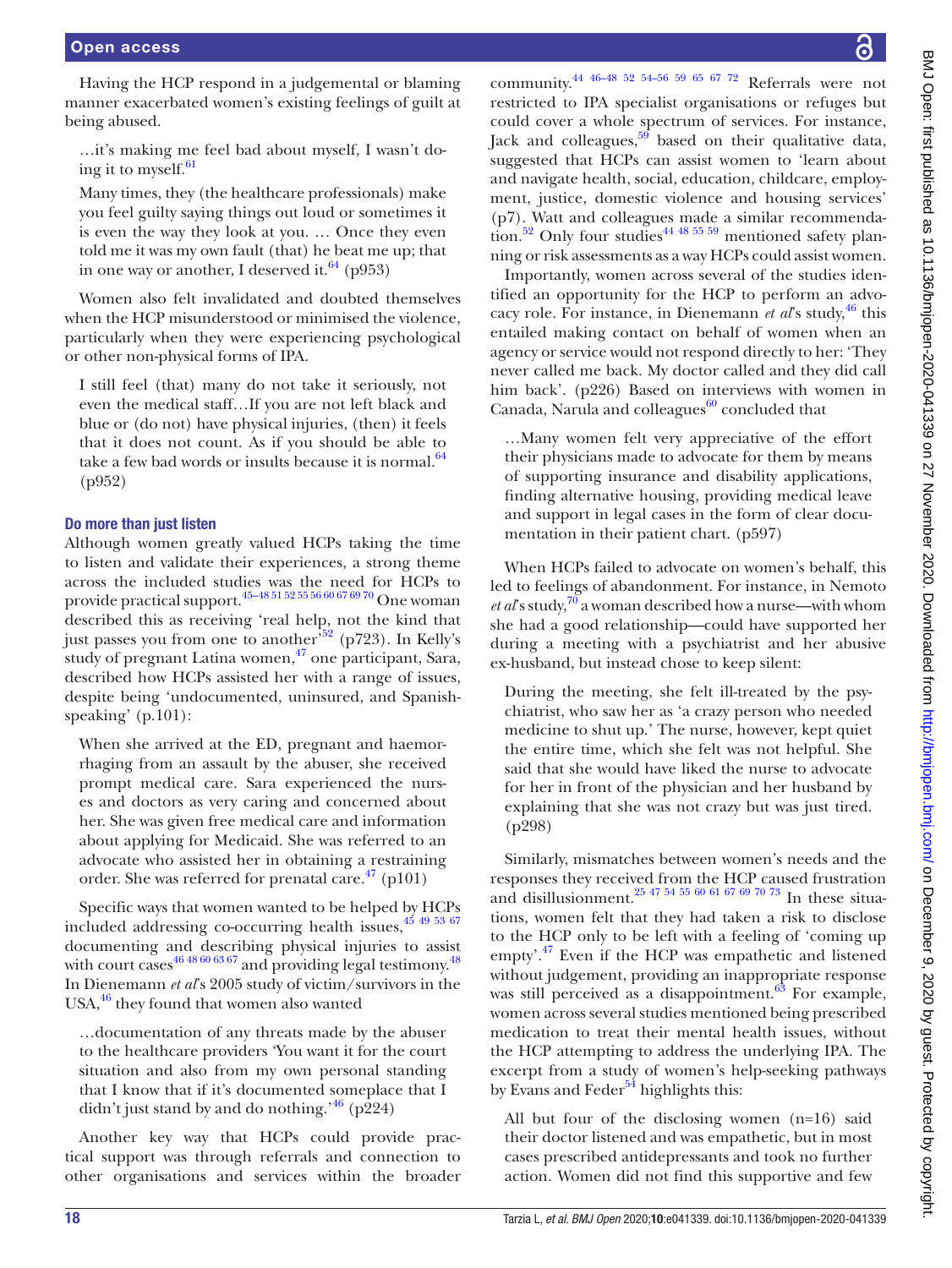of them took the medication. This experience set up a cycle of disillusion where further consultation was not considered helpful and disclosing abuse seen as a waste of time. (p69)

#### Planting the right seed

The importance of the HCP facilitating choice and control for women, without feeling compelled to 'fix' their problems was emphasised. $45 \frac{47 \times 48}{17}$  Women felt strongly that they were the agents of their own lives, and that the HCP's role was to provide options, encouragement and support rather than dictating what actions they should take.<sup>45–48 52 54 62 64 66 67</sup> One participant in Kelly's<sup>47</sup> study described this as 'planting the seed'—priming the woman to be able to make her own decisions and take control of her own life and not badgering her with questions.

I am responsible for my own life. I choose what is good for me. I have been through enough with my husband, who tried to erase me. Here (with the HCP), I can be genuine and honest. I am not afraid of anything and that strengthens me. Here, I feel as though my life is my own and that I am the one to decide what I will do.<sup>66</sup> (p403)

…Even if the choices aren't that good, I still want a choice. $51$  (p1176)

Several studies touched on the challenges for HCPs in navigating the boundaries between advocacy and action, and empowering women to make their own choices[.49 51 55 56 68](#page-22-35) The power dynamic inherent in the medical encounter, for instance, was raised by Malpass and colleagues:

Some women 'need that push from their GP' to make contact with a DVA (domestic violence and abuse) advocate. This finding raises questions about shared decision making in the context of DVA and particularly how male GPs should skillfully manage the accentuated power imbalance in a consultation with a female survivor of DVA. $^{56}$  $^{56}$  $^{56}$  (pe156)

Related to the concept of empowering women through giving her options is the idea that the HCP needs to respond according to the woman's level of readiness and her individual circumstances.[44–49 52 56 59 66](#page-22-30) In other words, to continue the metaphor of planting a seed, the HCP must plant the *right* seed. This was reflected in ten of the included studies and was a strong theme across the data. Watt *et al*, who conducted vignette-based interviews with victim/survivors, concluded that:

IPV victims desire appropriate responses by health professionals, suitable to the woman's stages of readiness for disclosure and accepting assistance…For IPV victims who disclose and are not ready to take action, informational support is important specifically when it is coupled with emotional support. IPV victims who disclosed and are ready for help need action undertaken with respect. $52$  (p724)

Open access

A participant in Spangaro's study<sup>[63](#page-23-20)</sup> further explained this in the context of her interactions with a social worker:

The social worker asked me why I was still in contact with him, or if I was waiting for something from him and I said 'Yes, just because I'm not ready to do anything more than this.' It's like—your personal—your emotional strength, you got like a limit and you just take care of yourself and the pregnancy. (p349)

When HCPs failed to understand or accept a woman's level of readiness or the complexities of her situation, this led to frustration and a sense that the visit to the HCP had been a waste of time.

My GP asked if I can leave my home and go to a safer place… it is impossible to do that  $2^5$  (p811)

## **DISCUSSION**

#### **Principal findings**

This qualitative meta-synthesis updates and expands on the previous review by Feder and colleagues. $^{24}$  However, where Feder's review focused on predisclosure, intradisclosure and postdisclosure, we chose to focus specifically on the postdisclosure period, revisiting the question: 'What are women's experiences and expectations of HCPs after disclosure of IPA?' The four key areas identified in our review that encompass women's expectations of HCPs after disclosure of IPA are (1) emotional connection ('connection through kindness and care'); (2) recognition and understanding ('See the evil, hear the evil, speak the evil'); (3) action and advocacy ('Do more than just listen'); and (4) choice and control ('planting the right seed'). When these elements are absent from the care that HCPs provide to women, it can lead to a range of negative impacts on health and well-being.

#### What this study adds and implications

From Feder's review, $^{24}$  we know that women value a nonjudgemental approach that validates their experiences, is non-directive and tailored to their individual needs. Our findings confirm that these factors are still central to women's experiences and expectations of HCPs. Women across the included studies wanted HCPs not only to listen but also to really understand the context and dynamics of their situation to avoid giving inappropriate responses such as telling her to just leave. Furthermore, the HCP had a critical opportunity to validate women's experiences, including naming the abuse, which could help alleviate some of women's self-blame and feelings of guilt. Women confirmed that they wanted HCPs to inquire about their needs, and to play a role of encouragement and support that would empower them to make their own choices. Failure on the HCP's part to offer these responses had potentially damaging impacts on women's well-being, particularly their mental health.

One of the novel findings of this review is the emphasis women placed on having an emotional connection with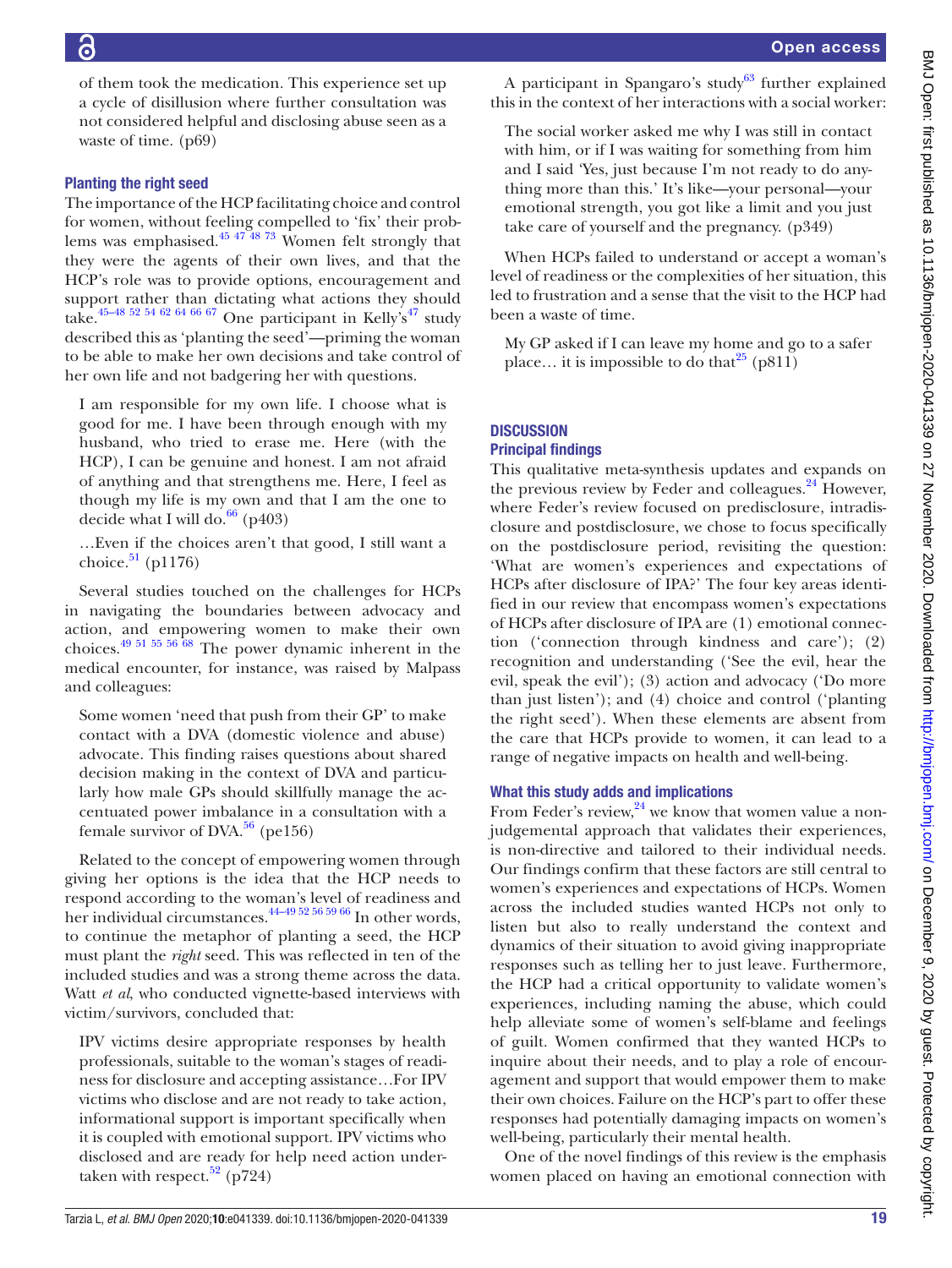

<span id="page-20-0"></span>Figure 2 Care model.

the HCP. Although previous reviews and guidelines have acknowledged that practitioners need to be 'supportive',  $24$ our review suggests that 'being loving and kind $57'$  is a critical element of how HCPs need to respond to women's disclosures. This could be as simple—as suggested by one participant—as offering a box of tissues and reassuring a woman that she could take her time. A recent review by Moudatsou and colleagues<sup>74</sup> suggests further ways that empathy can be incorporated into routine care by HCPs. Their research also confirms that HCPs can be trained to improve their skills in providing empathy and kindness if they do not feel confident. Similarly, HCPs who showed women that they were respected as autonomous individuals were more successfully able to build a trusting relationship. Once this relationship was established, women valued the opportunity to continue to see the same practitioner, reflecting a need for continuity of *carer*, not just continuity of care. Although many guidelines for practitioners and service providers, particularly in high-income countries, tend to focus on conducting risk assessments and safety planning, $\frac{75}{10}$  we found that this was not a major focus for women in the included studies. We are certainly not recommending that HCPs ignore women's safety concerns or fail to ask women if they are safe at home; however, our findings do suggest that what some women value more than safety discussions is the emotional interaction with the HCP.

Another area identified by our metasynthesis was the need for HCPs to do 'more than listen' and provide practical support and/or advocate on behalf of women. Women primarily wanted assistance with documentation of injuries, insurance issues and help with connecting to services within the community rather than referrals to IPA services or refuges. They also wanted the HCP to address their co-occurring health issues and advocate for them in situations where they were vulnerable. Again, this

practical focus is somewhat contradictory to the current emphasis placed on issues of safety and risk; most recommendations for early intervention and response direct HCPs to refer to specialist services, yet this may not suit some women's needs.

Lastly, our findings highlight the simplicity of what women actually want HCPs to do—facilitate emotional connection and provide practical support. They also foreground the negative implications for women's health and well-being when these expectations are not met. Drawing on the literature from the field of midwifery, we suggest that the HCP can play the role of a 'professional friend'<sup>76</sup> who supports a woman through an emotionally challenging time in her life by providing an empathetic ear, guidance, encouragement and information.

From the findings of this review, we have developed the CARE model (see [figure 2](#page-20-0)). We suggest that this model provides a guideline for HCPs around ensuring that the principles of woman-centred care underpin their practice. Whereas LIVES represents the best-practice model for *what* HCPs can do when a woman discloses IPA, CARE represents *how* they can insure that women's individual needs are at the centre of the responses they provide.

It is important to acknowledge here that despite the potential role HCPs can play in supporting women experiencing IPA, 'getting a disclosure' should not be the ultimate goal. Although predisclosure and identification are outside the remit of this review, the same woman-centred principles also apply in this context. For example, respecting women's choice and control over the timing of a disclosure (or whether to disclose at all) are critical. Similarly, demonstrating an emotional connection, advocating for women's needs (even if unrelated to IPA) and displaying recognition and understanding of IPA as a social issue are all important, even if a disclosure never eventuates.<sup>2</sup>

#### Strengths and weaknesses of the study

 be coded line-by-line also acknowledges and embraces A strength of this metasynthesis is its comprehensive search strategy (including a range of study designs) and a robust quality appraisal process drawing on Cochrane methods. The treatment of original participant quotations and author interpretations as one body of text to the subjective nature of qualitative work and that it is always open to levels of interpretation. At the same time, the involvement of a large and multidisciplinary review team increases the likelihood that our interpretation of the findings remains an authentic representation of the meanings in the data.

 from low-income and-middle-income countries. This The major limitation of the study is the lack of data raises questions about the applicability of the findings and the CARE model for countries with different health system contexts and structural barriers affecting quality of care. The quality appraisal process was also a limitation of this study, although this problem is not unique to our review.[77](#page-23-27) Currently, there is no gold standard to appraise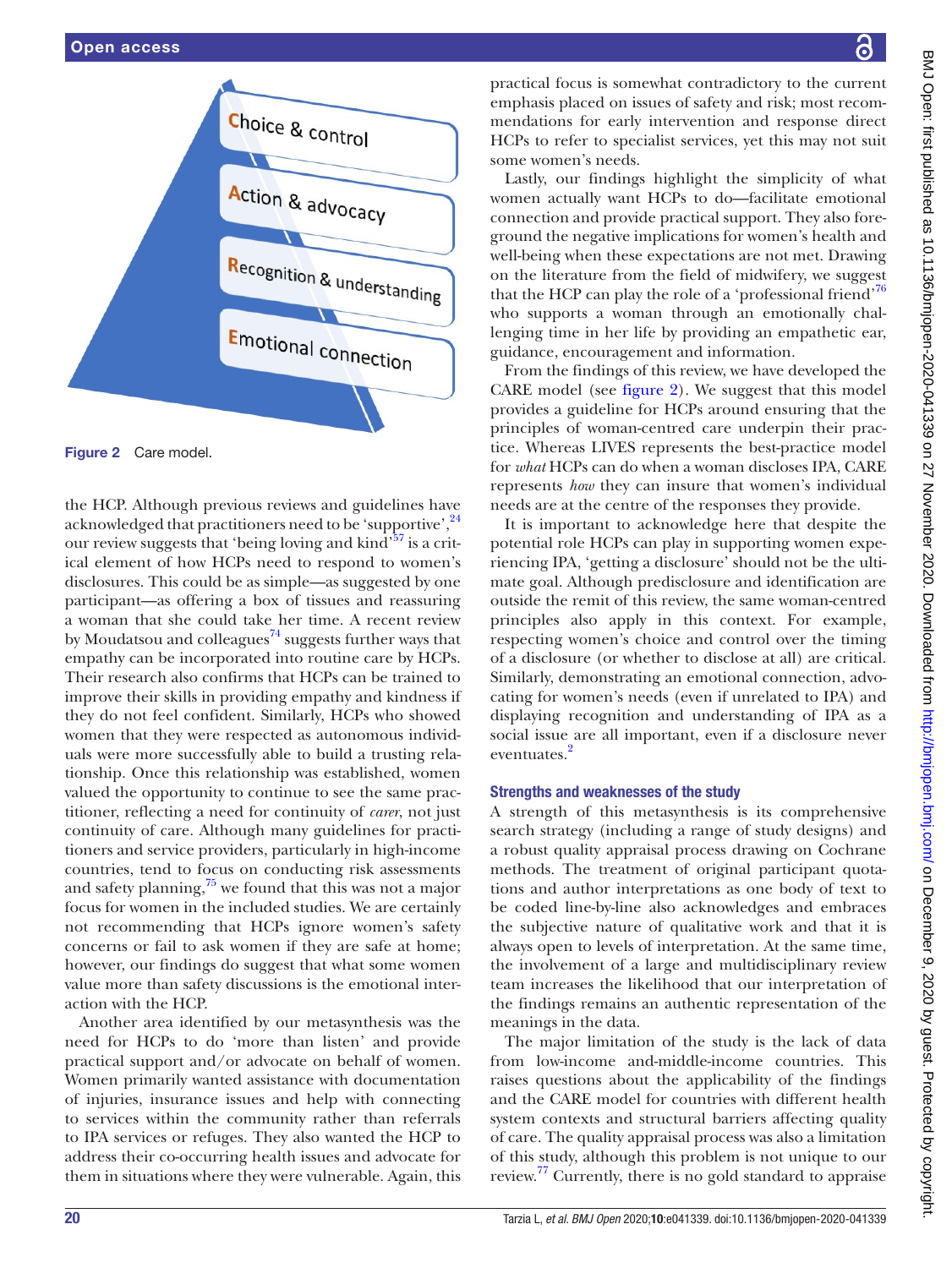qualitative studies, and the benefit of appraising quality is contentious[.77](#page-23-27) Given that low quality was not one of our exclusion criteria, the methodological limitations of some of the included studies mean that the findings ought to be interpreted with caution.

#### Future research and recommendations

Our review highlights a number of gaps in the knowledge base that ought to be addressed by future research. First, there was a lack of data from low-income and-middle income countries, and most of the available evidence came from the USA. It is critical that the experiences and expectations of women who have experienced IPA in low-income and-middle income settings be explored in future qualitative research. Similarly, only one study in our review focused on an immigrant population, and one on an indigenous population, highlighting that many of the most marginalised voices are absent from the current evidence base. Second, as highlighted by Feder *et al*,<sup>[24](#page-22-10)</sup> there is a lack of longitudinal qualitative evidence on women's experiences postdisclosure of IPA to a HCP; this remains the case to date. Third, the LIVES framework was only released in 2013 and there may not yet have been time for it to be widely taken up by HCPs. Consequently, it is possible that future qualitative studies exploring women's perspectives may show different outcomes as LIVES becomes normalised into everyday practice.

 centred care, there needs to be a whole-of-organisation From an implementation perspective, we suggest that the usefulness, feasibility and acceptability of the CARE model must now be tested in practice. Health settings are complex beasts; in order for HCPs to provide womanapproach that supports them in this work. $^{23}$  How to do this effectively merits further investigation. Similarly, structural barriers that limit the accessibility of health systems to many women must also be acknowledged and addressed.<sup>17</sup>

#### **CONCLUSIONS**

This qualitative metasynthesis updates and expands the knowledge base around women's experiences and expectations of HCPs postdisclosure of IPA. The findings have several implications for practice. First, they suggest that for many women—a primary need is for the HCP is to provide emotional connection, continuity of carer and practical support that facilitate choice and empowerment. Although safety planning and referral to specialist services remain an important component of the healthcare response, HCPs should be mindful that this is not what every woman needs; for some, the desire for kindness and care will be greater. Second, the review suggests a new companion model (CARE) that could be used by practitioners alongside the existing LIVES model to facilitate a woman-centred approach. This may help to increase practitioner confidence in responding to this complex social and health issue.

#### Author affliations

<sup>1</sup>Department of General Practice, The University of Melbourne, Melbourne, Victoria, Australia

<sup>2</sup> Centre for Family Violence Prevention, The Royal Women's Hospital, Parkville, Victoria, Australia

<sup>3</sup> Centre for Health Equity, School of Population and Global Health, The University of Melbourne, Melbourne, Victoria, Australia

4 Department of Reproductive Health and Research, WHO, Geneva, Switzerland 5 Centre for Research in Psychology, Behaviour and Achievement, Coventry University, Coventry, UK

 6 Judith Lumley Centre, La Trobe University, Melbourne, Victoria, Australia <sup>7</sup> Centre for Interdisciplinary Trauma Research, Auckland University of Technology, Auckland, New Zealand

<sup>8</sup>School of Social and Community Medicine, University of Bristol, Bristol, UK

Twitter Laura Tarzia [@DrLauraTarzia,](https://twitter.com/DrLauraTarzia) Jacqui Cameron [@JacquiCameron18](https://twitter.com/JacquiCameron18) and Leesa Hooker [@leesahoo](https://twitter.com/leesahoo) 

Contributors LT led study design, data collection and data analysis, and wrote the first and subsequent drafts of the manuscript. MB participated in the study design and data collection and commented on all drafts. JC participated in the data collection, led the quality appraisal and Confdence in the Evidence from Reviews of Qualitative Research process, and contributed to drafting the manuscript. LH and RF made significant contributions to study design and data collection. LOD, RP and MW contributed signifcantly to the data collection and quality appraisal. CG-M contributed to the study conception, study design and data analysis. GF and JK-M contributed to the study conception and study design. KH led the study conception and contributed to the study design and data analysis and commented on all drafts. All authors read and commented on the final draft of the manuscript and approved it for publication. The corresponding author attests that all listed authors meet authorship criteria and that no others meeting the criteria have been omitted.

Funding This review was supported by the National Health and Medical Research Council through the Centre for Research Excellence in Safer Families (APP1116690). The funding body played no role in the study design; the collection, analysis and interpretation of data; writing of the report; or the decision to submit the article for publication.

Competing interests None declared.

Patient and public involvement statement It was not appropriate or possible to involve patients or the public in the design or conduct of this research; however, we plan to involve them in the dissemination and implementation of the fndings.

Patient consent for publication Not required.

Ethics approval As a review and metasynthesis of existing studies, ethics approval was not required for this research.

Provenance and peer review Not commissioned; externally peer reviewed.

Data availability statement Data sharing not applicable as no datasets generated and/or analysed for this study.

 been peer-reviewed. Any opinions or recommendations discussed are solely and responsibility arising from any reliance placed on the content. Where the Supplemental material This content has been supplied by the author(s). It has not been vetted by BMJ Publishing Group Limited (BMJ) and may not have those of the author(s) and are not endorsed by BMJ. BMJ disclaims all liability content includes any translated material, BMJ does not warrant the accuracy and reliability of the translations (including but not limited to local regulations, clinical guidelines, terminology, drug names and drug dosages), and is not responsible for any error and/or omissions arising from translation and adaptation or otherwise.

 permits others to distribute, remix, adapt, build upon this work non-commercially, is non-commercial. See: [http://creativecommons.org/licenses/by-nc/4.0/.](http://creativecommons.org/licenses/by-nc/4.0/) Open access This is an open access article distributed in accordance with the Creative Commons Attribution Non Commercial (CC BY-NC 4.0) license, which and license their derivative works on different terms, provided the original work is properly cited, appropriate credit is given, any changes made indicated, and the use

#### ORCID iDs

 Laura Tarzia <http://orcid.org/0000-0002-0220-4985> Leesa Hooker<http://orcid.org/0000-0002-4499-1139>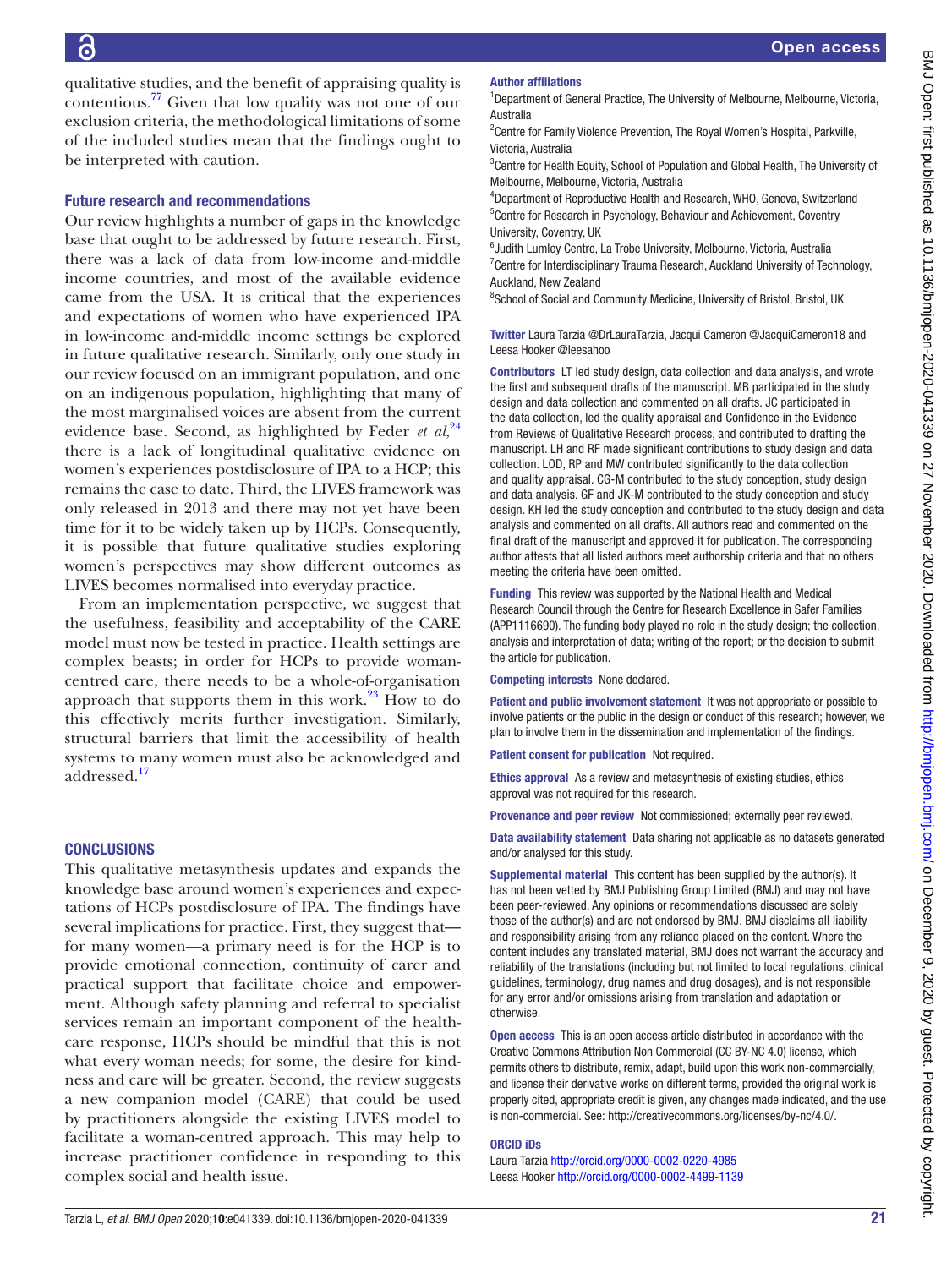#### Open access

- <span id="page-22-11"></span><span id="page-22-10"></span><span id="page-22-0"></span>1 World Health Organization. *Global and regional estimates of violence against women: prevalence and health effects of intimate partner violence and non-partner sexual violence*. Geneva, Switzerland: WHO, 2013.
- <span id="page-22-4"></span>2 García-Moreno C, Hegarty K, d'Oliveira AFL, *et al*. The health-systems response to violence against women. *[Lancet](http://dx.doi.org/10.1016/S0140-6736(14)61837-7)*  2015;385:1567–79.
- <span id="page-22-15"></span><span id="page-22-12"></span>3 World Health Organization. *Responding to intimate partner violence and sexual violence against women: WHO clinical and policy guidelines*. Geneva, Switzerland: WHO, 2013.
- <span id="page-22-13"></span><span id="page-22-1"></span>4 Johnson MP. Gender and types of intimate partner violence: a response to an anti-feminist literature review. *[Aggress Violent Behav](http://dx.doi.org/10.1016/j.avb.2011.04.006)*  2011;16:289–96.
- <span id="page-22-14"></span><span id="page-22-2"></span>5 Webster K. *A preventable burden: measuring and addressing the prevalence and health impacts of intimate partner violence in Australian women: key fndings and future directions, in ANROWS compass*. Australia's National Research Organisation for Women's Safety (ANROWS): Sydney, 2016.
- <span id="page-22-16"></span><span id="page-22-3"></span>6 Oliver R*et al*. *The economic and social costs of domestic abuse:*  research report 107. United Kingdom: UK Government Home Office, 2019.
- <span id="page-22-18"></span><span id="page-22-17"></span>7 Australia P. *A high price to pay: the economic case for preventing violence against women*. Melbourne, Australia: Pricewater house Coopers, 2015.
- <span id="page-22-19"></span>8 Kahui S, Snively S. *Measuring the economic costs of child abuse and Intimate partner violence to New Zealand: project commissioned by the glenn inquiry*. Wellington, NZ: More Media Enterprises, 2014.
- <span id="page-22-21"></span><span id="page-22-20"></span>9 Max W, Rice DP, Finkelstein E, *et al*. The economic toll of intimate partner violence against women in the United States. *[Violence Vict](http://dx.doi.org/10.1891/vivi.19.3.259.65767)*  2004;19:259–72.
- <span id="page-22-5"></span> 10 Hooker L, Versteegh L, Lindgren H, *et al*. Differences in helpseeking behaviours and perceived helpfulness of services between abused and non-abused women: a cross-sectional survey of Australian postpartum women. *[Health Soc Care Community](http://dx.doi.org/10.1111/hsc.12927)*  2020;28:958–68.
- <span id="page-22-23"></span><span id="page-22-22"></span> 11 Kazmerski T, McCauley HL, Jones K, *et al*. Use of reproductive and sexual health services among female family planning clinic clients exposed to partner violence and reproductive coercion. *[Matern Child](http://dx.doi.org/10.1007/s10995-014-1653-2)  [Health J](http://dx.doi.org/10.1007/s10995-014-1653-2)* 2015;19:1490–6.
- <span id="page-22-24"></span><span id="page-22-6"></span> 12 Arora N, Hjalmarsson C, Lang E, *et al*. *CJEM* debate series: #domesticviolence - we should routinely screen for domestic violence (intimate partner violence) in the emergency department. *[CJEM](http://dx.doi.org/10.1017/cem.2019.358)* 2019;21:701–5.
- <span id="page-22-25"></span><span id="page-22-7"></span> 13 Hegarty KL, Taft AJ. Overcoming the barriers to disclosure and inquiry of partner abuse for women attending general practice. *[Aust](http://dx.doi.org/10.1111/j.1467-842X.2001.tb00288.x)  [N Z J Public Health](http://dx.doi.org/10.1111/j.1467-842X.2001.tb00288.x)* 2001;25:433–7.
- <span id="page-22-27"></span><span id="page-22-26"></span> 14 Mertin P, Moyle S, Veremeenko K. Intimate partner violence and women's presentations in general practice settings: Barriers to disclosure and implications for therapeutic interventions. *Clinical Psychologist* 2015;3:140.
- <span id="page-22-28"></span> 15 Petersen R, Moracco KE, Goldstein KM, *et al*. Moving beyond disclosure: women's perspectives on barriers and motivators to seeking assistance for intimate partner violence. *[Women Health](http://dx.doi.org/10.1300/J013v40n03_05)*  2004;40:63–76.
- <span id="page-22-29"></span> 16 Rose D, Trevillion K, Woodall A, *et al*. Barriers and facilitators of disclosures of domestic violence by mental health service users: qualitative study. *[Br J Psychiatry](http://dx.doi.org/10.1192/bjp.bp.109.072389)* 2011;198:189–94.
- <span id="page-22-37"></span><span id="page-22-30"></span> $17$ 17 Sprague S, Madden K, Simunovic N, *et al*. Barriers to screening for intimate partner violence. *[Women Health](http://dx.doi.org/10.1080/03630242.2012.690840)* 2012;52:587–605.
- 18 Cox P. *Violence against women: additional analysis of the Australian Bureau of statistics' personal safety survey, 2012, in ANROWS horizons*. Australia's National Research Organisation for Women's Safety Limited: Sydney, 2016.
- <span id="page-22-34"></span><span id="page-22-8"></span> 19 Zaher E, Keogh K, Ratnapalan S. Effect of domestic violence training: systematic review of randomized controlled trials. *[Can Fam Physician](http://www.ncbi.nlm.nih.gov/pubmed/http://www.ncbi.nlm.nih.gov/pubmed/25022633)*  2014;60:618–24.
- <span id="page-22-32"></span> 20 Sohal AH, Feder G, Boomla K, *et al*. Improving the healthcare response to domestic violence and abuse in UK primary care: interrupted time series evaluation of a system-level training and support programme. *[BMC Med](http://dx.doi.org/10.1186/s12916-020-1506-3)* 2020;18:48.
- <span id="page-22-33"></span> 21 Semin JN, Skrundevskiy-Coburn A, Smith LM, *et al*. Understanding the needs and preferences of domestic and sexual violence education for health profession students. *[Violence Against Women](http://dx.doi.org/10.1177/1077801219890420)*  2020;26:1876–96.
- <span id="page-22-31"></span><span id="page-22-9"></span> 22 Kalra N, Di Tanna GL, García-Moreno C, *et al*. Training healthcare providers to respond to intimate partner violence against women. *[Cochrane Database Syst Rev](http://dx.doi.org/10.1002/14651858.CD012423)* 2017;7:CD012423.
- <span id="page-22-36"></span><span id="page-22-35"></span> 23 Hegarty K*et al*. Health practitioners' readiness to address intimate partner violence: a qualitative meta-synthesis. *[PLOS](http://dx.doi.org/10.1371/journal.pone.0234067)  [One](http://dx.doi.org/10.1371/journal.pone.0234067)*;15:e0234067.
- REFERENCES 24 Feder GS, Hutson M, Ramsay J, *et al*. Women exposed to intimate partner violence: expectations and experiences when they encounter health care professionals: a meta-analysis of qualitative studies. *[Arch](http://dx.doi.org/10.1001/archinte.166.1.22)  [Intern Med](http://dx.doi.org/10.1001/archinte.166.1.22)* 2006;166:22–37.
	- 25 Damra JK, Abujilban SK, Rock MP, *et al*. Pregnant women's experiences of intimate partner violence and seeking help from health care professionals: a jordanian qualitative study. *[J Fam](http://dx.doi.org/10.1007/s10896-015-9720-z)  [Violence](http://dx.doi.org/10.1007/s10896-015-9720-z)* 2015;30:807–16.
	- 26 Fawole O*et al*. Training medical students: victims' perceptions of selectively screening women for intimate partner violence in health care settings. *BMC Medical Education* 2017;19:1–11.
	- 27 Cripe SM, Espinoza D, Rondon MB, *et al*. Preferences for intervention among Peruvian women in intimate partner violence relationships. *[Hisp Health Care Int](http://dx.doi.org/10.1891/1540-4153.13.1.27)* 2015;13:27–37.
	- 28 Decker MR, Nair S, Saggurti N, *et al*. Violence-related coping, help-seeking and health care-based intervention preferences among perinatal women in Mumbai, India. *[J Interpers Violence](http://dx.doi.org/10.1177/0886260512469105)*  2013;28:1924–47.
	- 29 World Health Organization,. *Health care for women subjected to intimate partner violence or sexual violence: A clinical handbook*. Geneva, Switzerland: World Health Organization, 2014.
	- 30 Brady S, Lee N, Gibbons K, *et al*. Woman-centred care: an integrative review of the empirical literature. *[Int J Nurs Stud](http://dx.doi.org/10.1016/j.ijnurstu.2019.01.001)*  2019;94:107–19.
	- 31 Leap N. Woman-centred or women-centred care: does it matter? *[Br](http://dx.doi.org/10.12968/bjom.2009.17.1.37646)  [J Midwifery](http://dx.doi.org/10.12968/bjom.2009.17.1.37646)* 2009;17:12–16.
	- 32 Noyes J. Qualitative evidence. In: Higgins J, ed. *Cochrane handbook for systematic reviews of interventions*. Hoboken: Cochrane Library, 2019.
	- 33 Veritas Health Innovation. *Covidence systematic review software. Melbourne, Australia*.
	- 34 [2020\), https://www.qsrinternational.com/nvivo-qualitative-data-]((2020)%20NVivo%20(released%20in%20March%202020),%20https://www.qsrinternational.com/nvivo-qualitative-data-analysis-software/home) [analysis-software/home]((2020)%20NVivo%20(released%20in%20March%202020),%20https://www.qsrinternational.com/nvivo-qualitative-data-analysis-software/home)  QSR International. NVivo 2018;12 (2020) NVivo (released in March
	- Thomas J, Harden A. Methods for the thematic synthesis of qualitative research in systematic reviews. *[BMC Med Res Methodol](http://dx.doi.org/10.1186/1471-2288-8-45)*  2008;8:45.
	- 36 Critical Appraisal Skills Programme. CASP qualitative checklist, 2018. Available: [https://casp-uk.net/wp-content/uploads/2018/01/](https://casp-uk.net/wp-content/uploads/2018/01/CASP-Qualitative-Checklist-2018.pdf)  [CASP-Qualitative-Checklist-2018.pdf](https://casp-uk.net/wp-content/uploads/2018/01/CASP-Qualitative-Checklist-2018.pdf)
	- 37 Lewin S, Booth A, Glenton C, *et al*. Applying GRADE-CERQual to qualitative evidence synthesis fndings: introduction to the series. *[Implement Sci](http://dx.doi.org/10.1186/s13012-017-0688-3)* 2018;13:2.
	- 38 Munthe-Kaas H, Bohren MA, Glenton C, *et al*. Applying GRADE-CERQual to qualitative evidence synthesis fndings-paper 3: how to assess methodological limitations. *[Implement Sci](http://dx.doi.org/10.1186/s13012-017-0690-9)* 2018;13:9.
	- $39^{\circ}$ 39 Colvin CJ, Garside R, Wainwright M, *et al*. Applying GRADE-CERQual to qualitative evidence synthesis fndings-paper 4: how to assess coherence. *[Implement Sci](http://dx.doi.org/10.1186/s13012-017-0691-8)* 2018;13:13.
	- 40 Glenton C, Carlsen B, Lewin S, *et al*. Applying GRADE-CERQual to qualitative evidence synthesis fndings-paper 5: how to assess adequacy of data. *[Implement Sci](http://dx.doi.org/10.1186/s13012-017-0692-7)* 2018;13:14.
	- 41 Noyes J, Booth A, Lewin S, *et al*. Applying GRADE-CERQual to qualitative evidence synthesis fndings-paper 6: how to assess relevance of the data. *[Implement Sci](http://dx.doi.org/10.1186/s13012-017-0693-6)* 2018;13:4.
	- 42 Heise LL. Violence against women: an integrated, ecological framework. *[Violence Against Women](http://dx.doi.org/10.1177/1077801298004003002)* 1998;4:262–90.
	- 43 Fulu E, Miedema S. Violence against women: globalizing the integrated ecological model. *[Violence Against Women](http://dx.doi.org/10.1177/1077801215596244)*  2015;21:1431–55.
	- 44 Bacchus LJ, Bullock L, Sharps P, *et al*. 'Opening the door': A qualitative interpretive study of women's experiences of being asked about intimate partner violence and receiving an intervention during perinatal home visits in rural and urban settings in the USA. *[J Res](http://dx.doi.org/10.1177/1744987116649634)  [Nurs](http://dx.doi.org/10.1177/1744987116649634)* 2016;21:345–64.
	- 45 Chang JC, Cluss PA, Ranieri L, *et al*. Health care interventions for intimate partner violence: what women want. *[Womens Health Issues](http://dx.doi.org/10.1016/j.whi.2004.08.007)*  2005;15:21–30.
	- 46 Dienemann J, Glass N, Hyman R. Survivor preferences for response to IPV disclosure. *[Clin Nurs Res](http://dx.doi.org/10.1177/1054773805275287)* 2005;14:215–33.
	- 47 Kelly UA. *Si me preguntas, te lo contare todo: if you ask me, I'll tell you everything. Battered Latina women's experiences of health care*. Newton: Boston College, William F. Connell Graduate School of Nursing, 2004: 184.
	- 48 Lutz KF. Abused pregnant women's interactions with health care providers during the childbearing year. *[Journal of Obstetric,](http://dx.doi.org/10.1177/0884217505274580)  [Gynecologic & Neonatal Nursing](http://dx.doi.org/10.1177/0884217505274580)* 2005;34:151–62.
	- 49 49 Nicolaidis C, Gregg J, Galian H, *et al*. "You always end up feeling like you're some hypochondriac": intimate partner violence survivors' experiences addressing depression and pain. *[J Gen Intern Med](http://dx.doi.org/10.1007/s11606-008-0606-0)*  2008;23:1157–63.